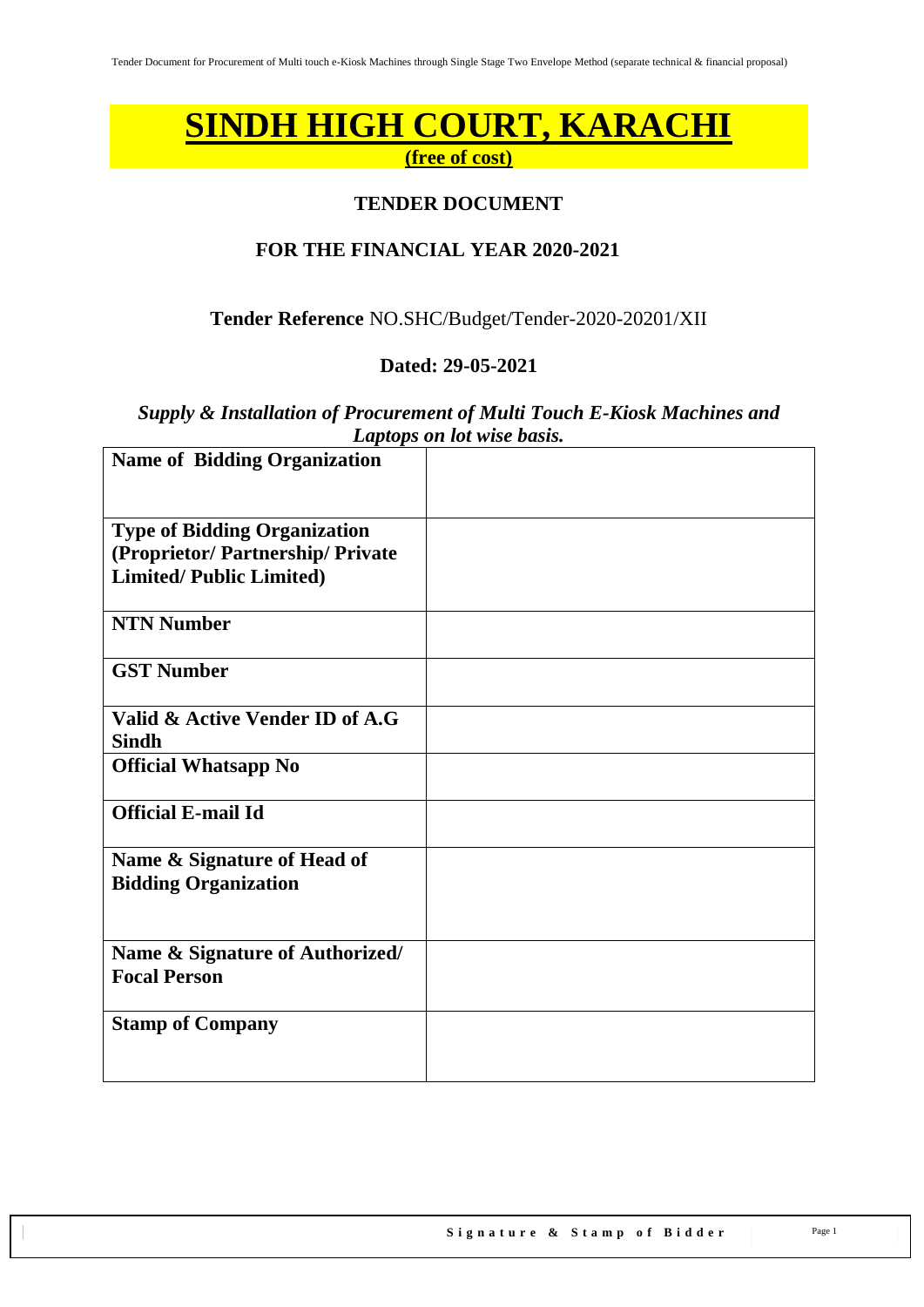Tender Reference No. **Dated** 

**To,** 

### **The Learned Registrar, Sindh High Court, Karachi.**

Respected Sir,

We, the undersigned, offer to provide our services for **"***Supply & Installation of Procurement of Multi Touch E-Kiosk Machines and Laptops on lot wise basis* as a Bid, sealed in an envelope. Mr. \_\_\_\_\_\_\_\_\_\_\_\_\_\_\_\_\_\_\_ holding CNIC No. \_\_\_\_\_\_\_\_\_\_\_\_\_\_\_\_\_\_\_\_\_ has been authorized to attend the Bid Meetings on behalf of our organization.

We understand that Sindh High Court is not bound to accept any Proposal you receive and reserves the right to accept or reject any offer and to annul the bidding process and reject all proposals without assigning any reason or having to owe any explanation whatsoever.

The decision of Purchase Committee shall be final and cannot be challenged on any ground at any forum and the Purchase Committee will not be liable for any loss or damage to any party acting in reliance thereon. Sincerely,

**Name: Designation: Name of Company Dated:**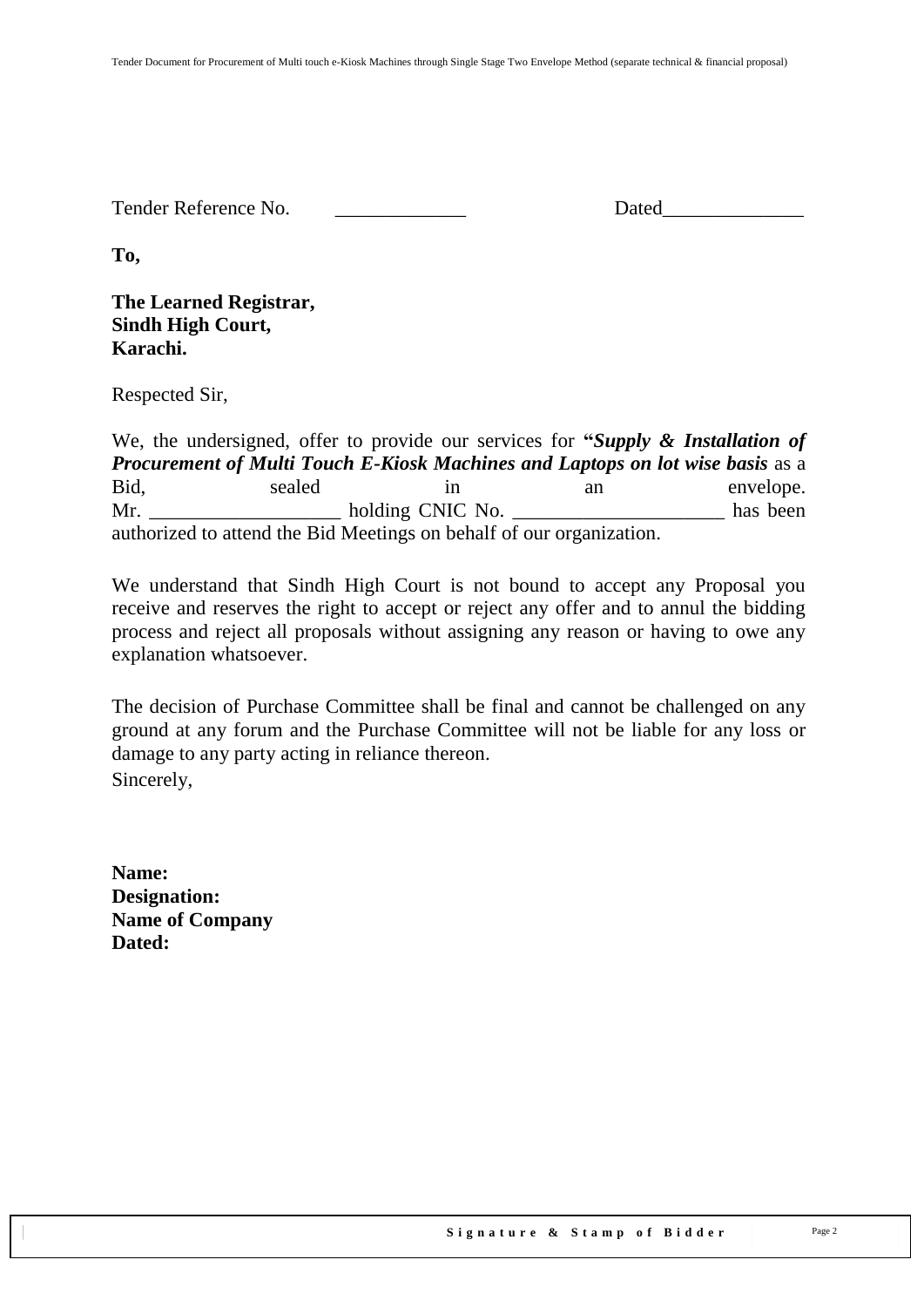# **Contents**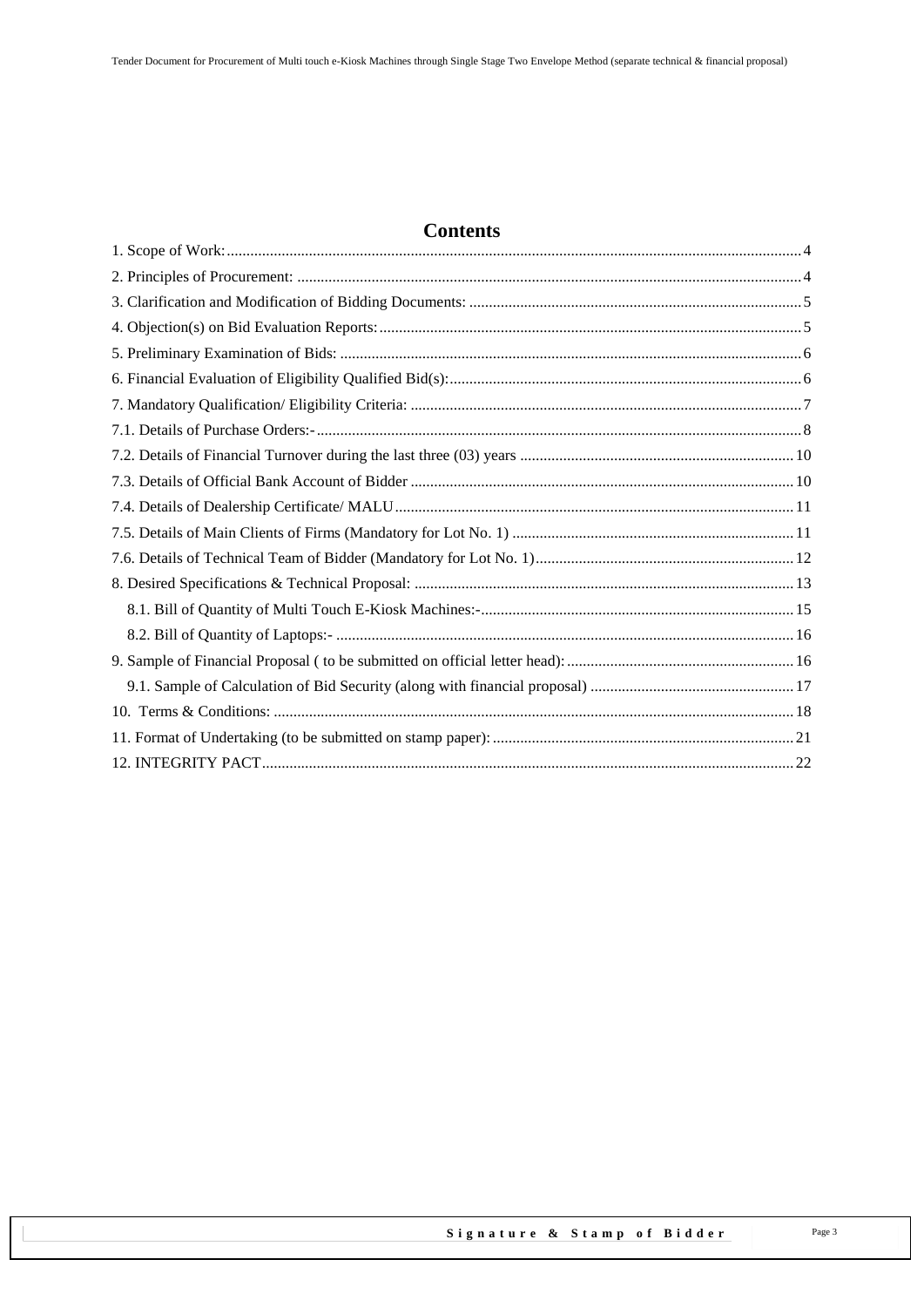# <span id="page-3-0"></span>**1. Scope of Work:**

Dear Tenderer:

SHC is looking for the *Supply & Installation of Procurement of Multi Touch E-Kiosk Machines and Laptops on lot wise basis*. The Bidder shall be responsible to install, test & commission multi touch Kiosk Machines at High Court of Sindh Karachi, Hyderabad, Sukkur and Larkana.

| <b>Purpose &amp; Scope</b>                 | Procurement of Multi Touch E-Kiosk Machines            |  |
|--------------------------------------------|--------------------------------------------------------|--|
|                                            | and Laptops on lot wise basis.                         |  |
| <b>Method of Procurement</b>               | Tender (Single Stage Two Envelopes Method)             |  |
| of <sub>l</sub><br>availability<br>Date of | $29th$ May, 2021.                                      |  |
| tender<br>document<br>on                   | http://www.sindhhighcourt.gov.pk/tender.php.           |  |
| website                                    |                                                        |  |
| Date & time of Submission                  | On or before $15th$ June, 2021 at 11:00 a.m.           |  |
| of Bids                                    |                                                        |  |
| Date $\&$ time of Opening of $\vert$       | On 15 <sup>th</sup> June, 2021 at 11:30 a.m.           |  |
| <b>Bids</b>                                |                                                        |  |
| <b>Specifications of Laptops</b>           | in<br>Complete<br>specifications<br>mentioned<br>are   |  |
|                                            | tender document.                                       |  |
| Venue of Bid Submission &                  | Office of D.G (F&A), inside I.T Compound, Sindh        |  |
| Opening                                    | High Court, Saddar, Karachi.                           |  |
| <b>Tender Fee</b>                          | <b>Nil</b>                                             |  |
| <b>Bid Security</b>                        | 5% of the bid price with all taxes in the form of      |  |
|                                            | Deposit at Call or pay order or demand draft or a Bank |  |
|                                            | Guarantee as per rules.                                |  |
| <b>Evaluation Criteria</b>                 | Lowest evaluated bid in the light of eligibility $\&$  |  |
|                                            | technical criteria.                                    |  |
| <b>Estimated Cost</b>                      | Rs. 2.7 million approximately.                         |  |
| <b>Place of delivery of laptops</b>        | I.T Department, Sindh High Court, Karachi.             |  |
| <b>Bid Validity Period</b>                 | 90 days from the date of opening of bids.              |  |

### <span id="page-3-1"></span>**2. Principles of Procurement:**

Sindh High Court ensures that procurements are conducted in a *fair and transparent manner* and the object of procurement brings value for money to this Court. Hence, bidders are directed to provide soft copies of scanned tender documents, tax registration certificates, purchase orders, bank maintenance certificate, financial statements and undertaking. All such documents should be in separate pdf file. Bidders are advised to report the corruption matters directly to Registrar, High Court of Sindh, Karachi [\(registrar@sindhhighcourt.gov.pk\)](mailto:registrar@sindhhighcourt.gov.pk), if they are asked to give gifts/ bribe/ cash/ etc. for receiving cheques/award of tender etc.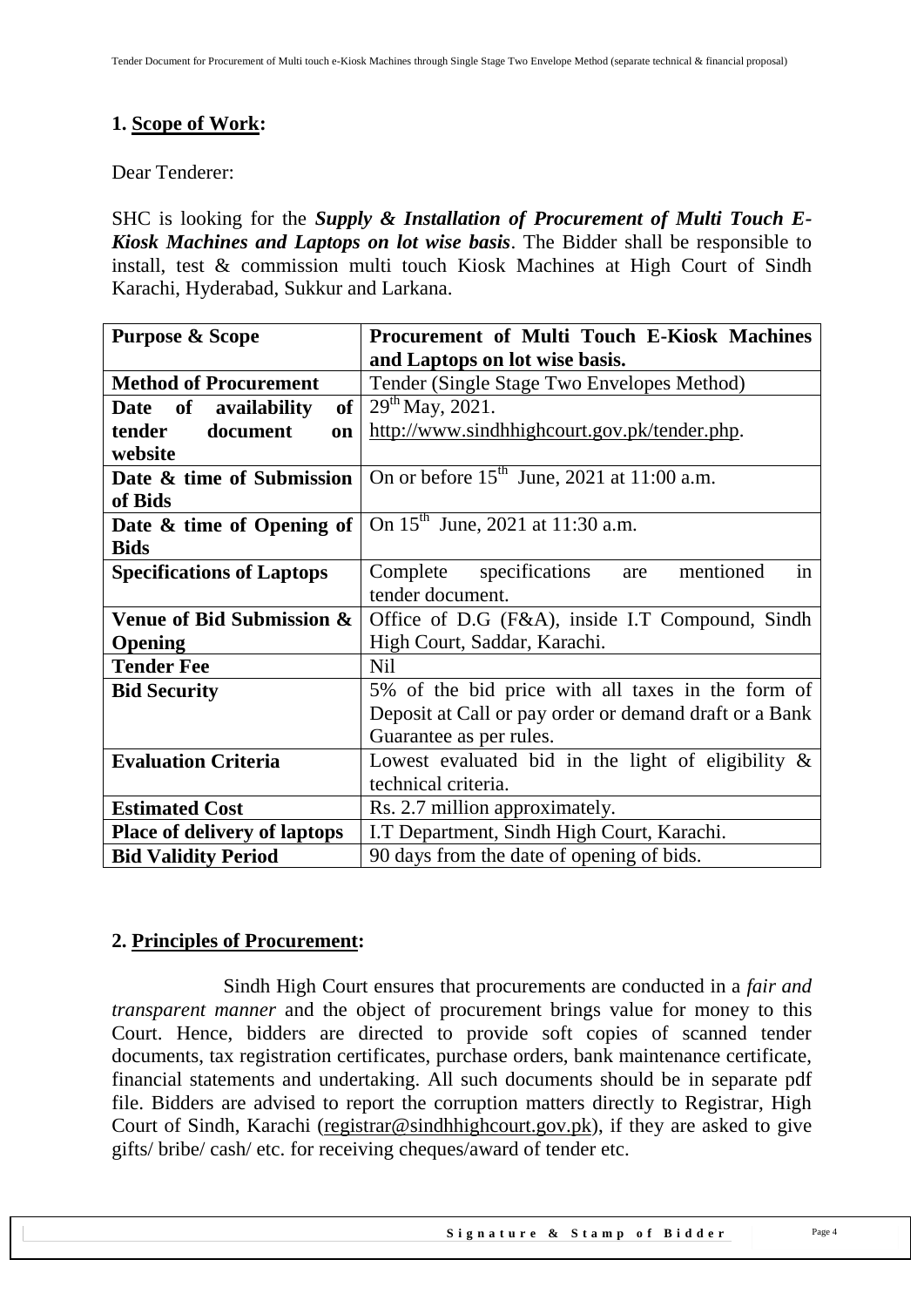### <span id="page-4-0"></span>**3. Clarification and Modification of Bidding Documents:**

Bidding Document has been prepared by Procurement Committee as per rules. Clarifications (if any) for contents of bidding documents etc. may be sent to the Procurement Committee through Registrar, High Court in writing, at least five calendar days prior to the date of opening of bid. Clarification in response to a query shall be uploaded on the official website of Sindh High Court. All bidders are advised to visit the website of Sindh High Court for keeping them updated.

It is stated that contents of bidding documents have been carefully read & understood. All queries have been properly answered by the concerned Officers of Sindh High Court well before in time. We do not have any objections on the contents of the biding documents.

| Name:               |  |
|---------------------|--|
| <b>Designation:</b> |  |
| Signature & stamp   |  |
|                     |  |

### <span id="page-4-1"></span>**4. Objection(s) on Bid Evaluation Reports:**

 Bid Receiving Time Sheet, Bid Attendance Sheet, Eligibility Criteria Report, Technical Bid Evaluation Report and Financial Bid Evaluation Report shall be uploaded on the official website of High Court of Sindh. Bidders are advised to visit the website of Sindh High Court on daily basis for general information & downloading of tender reports.

 If you are disqualified and you think is that your disqualification is not justified then you do not need to worry. Our process is very clear & transparent. In case of disqualification on the basis of either eligibility criteria or technical specifications, you are required to submit your objections along with solid documentary proof within three (03) calendar days of uploading of report. The Committee will again scrutinize your tender documents/ mandatory documents/ technical proposal and take appropriate action as per rules. Decision taken by the Committee shall be uploaded on the official website of Sindh High Court. Thereafter, Bidder being aggrieved by the decision of Purchase Committee may approach to Complaint Redressal Committee as per rules.

 Hence, Bidders are directed to submit Objection(s) if any within THREE (03) calendar days of uploading of reports. Thereafter, no objection shall be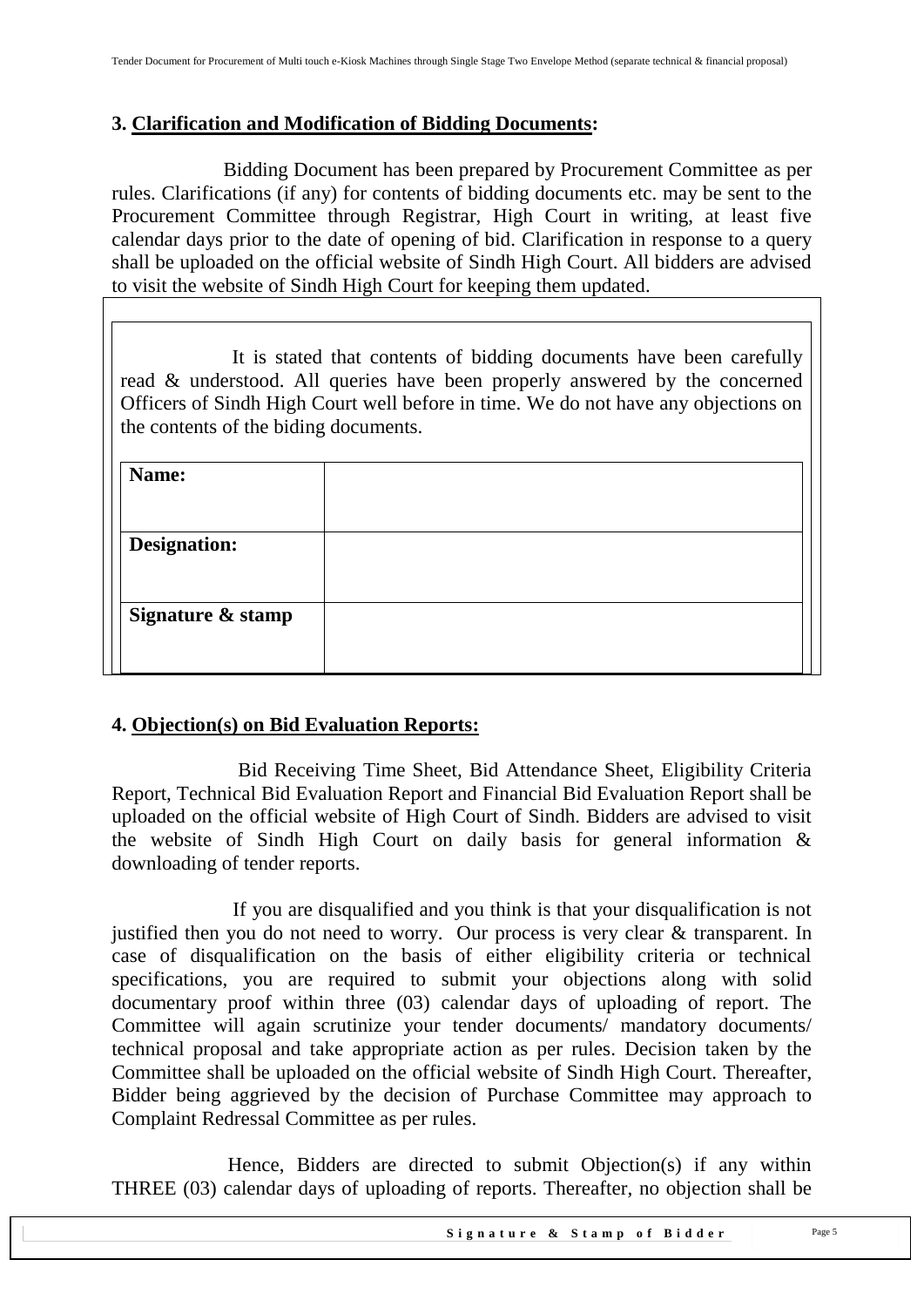entertained and Final Reports shall be issued for further process.

| It is undertaken that it is our responsibility to visit official website of<br>Sindh High Court on daily basis and download the above mentioned bid reports<br>from the official website of Sindh High Court. It is also undertaken that objection<br>(s) if any will be submitted within THREE (03) calendar days of uploading of<br>reports and we will not submit any objection after the lapse of time. |  |  |  |
|-------------------------------------------------------------------------------------------------------------------------------------------------------------------------------------------------------------------------------------------------------------------------------------------------------------------------------------------------------------------------------------------------------------|--|--|--|
| <b>Name</b>                                                                                                                                                                                                                                                                                                                                                                                                 |  |  |  |
|                                                                                                                                                                                                                                                                                                                                                                                                             |  |  |  |
| <b>Designation</b>                                                                                                                                                                                                                                                                                                                                                                                          |  |  |  |
|                                                                                                                                                                                                                                                                                                                                                                                                             |  |  |  |
| <b>Cell Number</b>                                                                                                                                                                                                                                                                                                                                                                                          |  |  |  |
|                                                                                                                                                                                                                                                                                                                                                                                                             |  |  |  |
| Signature & stamp                                                                                                                                                                                                                                                                                                                                                                                           |  |  |  |
|                                                                                                                                                                                                                                                                                                                                                                                                             |  |  |  |
|                                                                                                                                                                                                                                                                                                                                                                                                             |  |  |  |
|                                                                                                                                                                                                                                                                                                                                                                                                             |  |  |  |

### <span id="page-5-0"></span>**5. Preliminary Examination of Bids:**

 Procurement Committee shall examine the bids to confirm that all required documents (soft & hard copies) and specifications/ technical documentation requested in bidding documents have been provided, and to determine the completeness of each document submitted. If any of the required documents or information is missing, the bid shall be rejected as per rules. Further, Sindh High Court shall examine the Bid to confirm that all terms and conditions specified in the bidding documents have been accepted by the Bidder without any material deviation or reservation subject to rules.

### <span id="page-5-1"></span>**6. Financial Evaluation of Eligibility Qualified Bid(s):**

 **Financial Evaluation of technically qualified Bid (s) shall be done on the basis of unit price with GST on lot wise basis**. All government taxes shall be applicable as per rules. Tender may be awarded to the lowest technically bidder (s) subject to fulfillment of all the terms & conditions of bidding documents and specifications/ requirements of Sindh High Court as mentioned in bidding documents.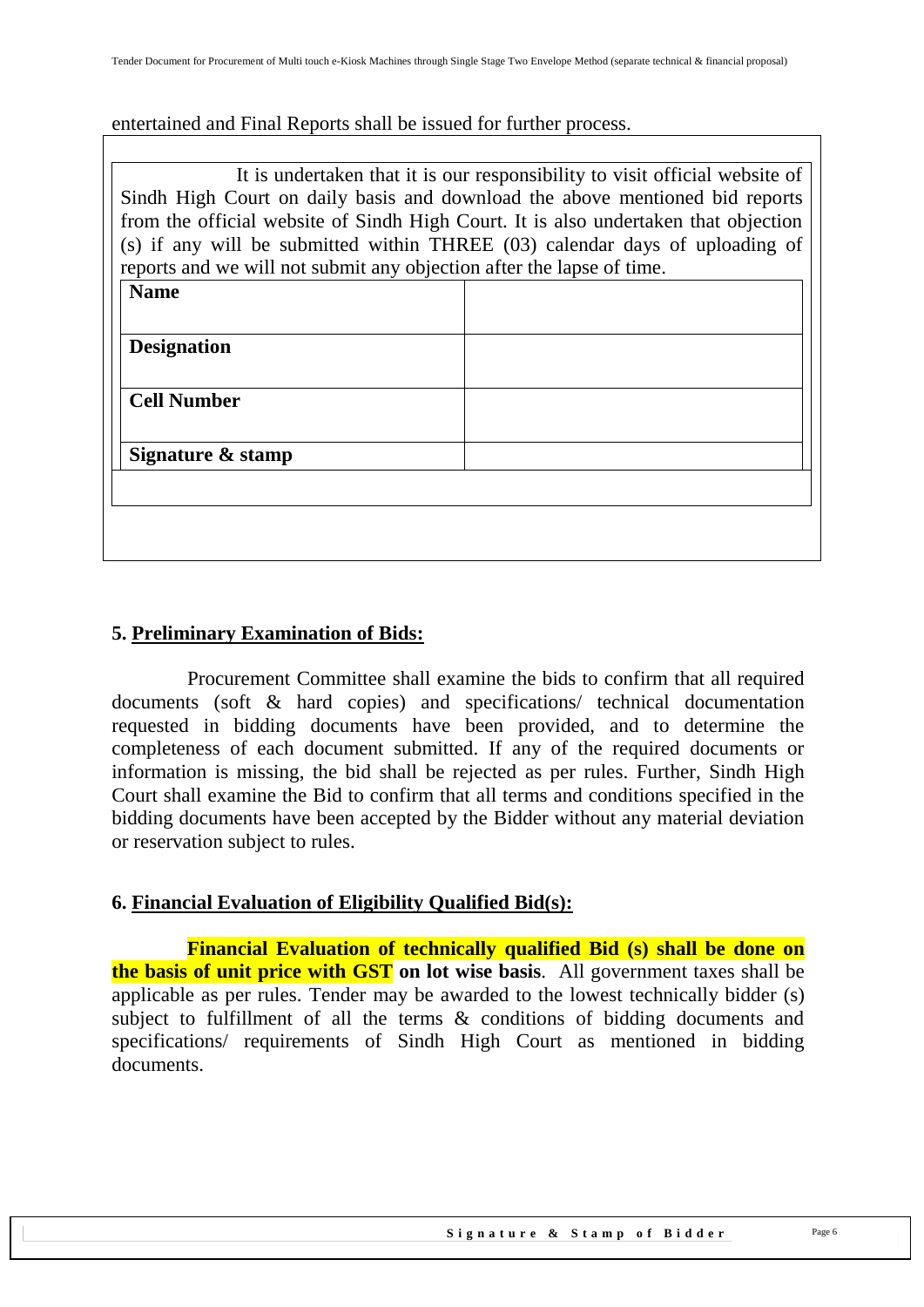# <span id="page-6-0"></span>**7. Mandatory Qualification/ Eligibility Criteria:**

| S.No           | <b>Eligibility Criteria</b>                                         | <b>Flag</b> |
|----------------|---------------------------------------------------------------------|-------------|
|                | Complete filled, signed & stamped Tender Document                   | Flag-A      |
| $\overline{2}$ | Profile of company/firm                                             | Flag-B      |
| $\overline{3}$ | Relevant Tax Registration Certificates, Proof of Active Tax Payer   | Flag-C      |
| $\overline{4}$ | Atleast three (03) Purchase Orders of similar nature along with     | Flag-D      |
|                | delivery challan.                                                   |             |
| 5              | Undertaking on judicial stamp paper that firm has never been        | Flag-E      |
|                | blacklisted by any government semi government, autonomous and       |             |
|                | stated owned organization.                                          |             |
|                | (As per format given in tender document)                            |             |
| 6              | Average Financial turnover/ Sales Revenue of at least Rs. 5 million | Flag-F      |
|                | per annum during the last three years. (copies of authenticated     |             |
|                | financial statements are required)                                  |             |
| $\tau$         | <b>Bank Maintenance Certificate</b>                                 | Flag-       |
|                | (Bank Account should be same as registered with A.G Sindh as        | G           |
|                | Vendor)                                                             |             |
| 8              | Bidder must be authorized partner with the Principal Manufacturer   | Flag-       |
|                | and should provide Manufacturer Authorization Letter. (for Lot No.  | H           |
|                | 2)                                                                  |             |
| 9              | Distributor/ Dealership Certificate of e-Kiosk Machines (for Lot    |             |
|                | No. 1)                                                              |             |

All documents must be placed in the sequence and flagged as mentioned above so that documents may be scrutinized properly. Bidder shall be responsible, if documents could not be properly scrutinized due to non-flagging.

It is undertaken that:

- a) I have provided soft and hard copies of the above mentioned documents which are required for assessing the eligibility criteria.
- b) All the documents have been placed in sequence and flagged as mentioned above.
- c) It is understood that Sindh High Court reserves the right to reject our bid/ disqualify us in case of non-availability/proper flagging of the above mentioned documents and decision of Sindh High Court shall be final, as per rules.

| Name:               |  |
|---------------------|--|
| <b>Designation:</b> |  |
| Signature & stamp   |  |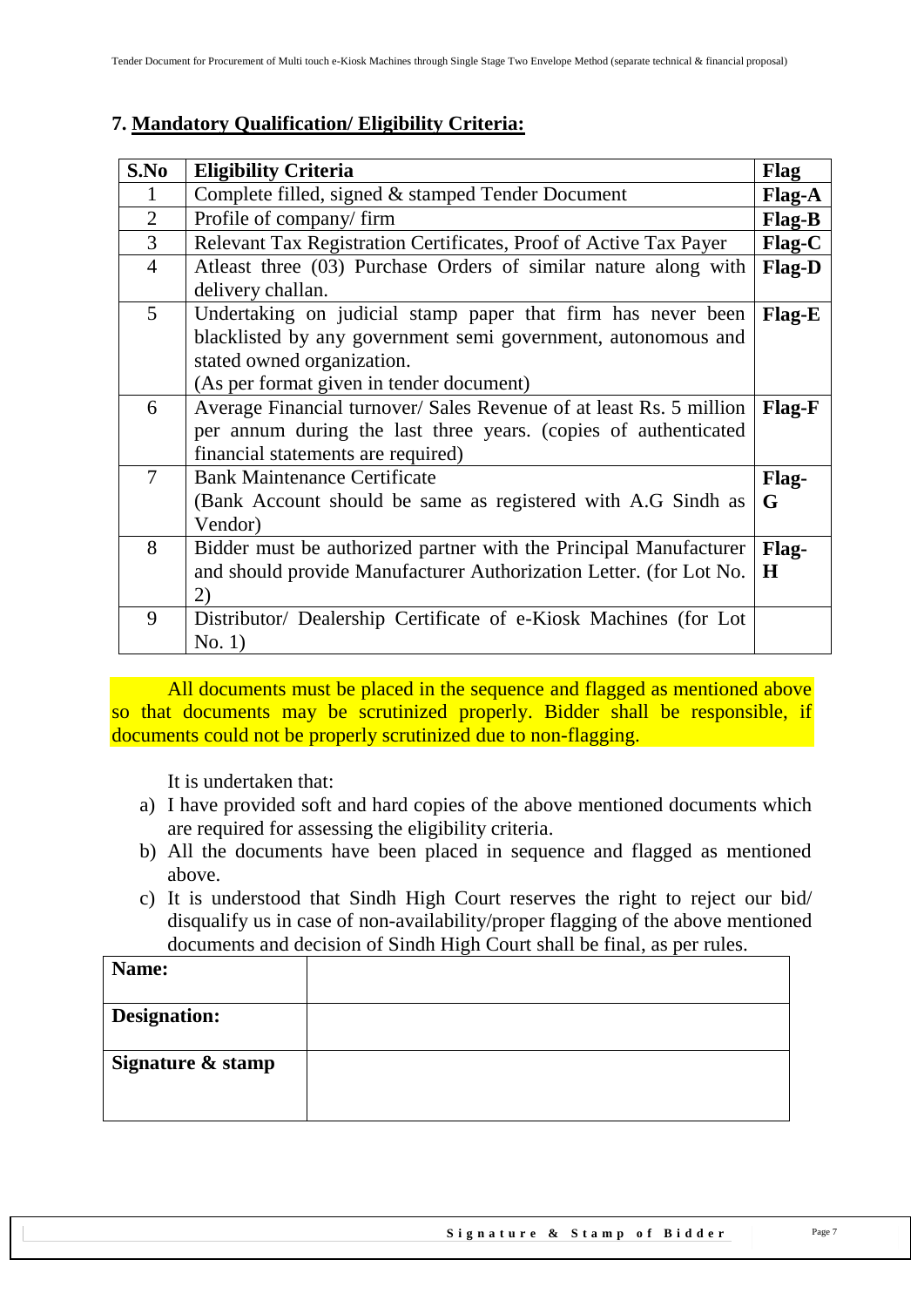### <span id="page-7-0"></span>**7.1. Details of Purchase Orders:-**

(Please use extra sheet if so required)

| S.No           | <b>Purchase</b><br>issued | by | Order   Purchase<br><b>Order No</b> | <b>Date</b><br><b>Purchase</b>             | of Name & Contact<br>for<br><b>Number</b> |
|----------------|---------------------------|----|-------------------------------------|--------------------------------------------|-------------------------------------------|
|                | (Name                     | of |                                     | Order                                      | <b>Verification</b><br>of                 |
|                | Organization)             |    |                                     |                                            | PO                                        |
|                |                           |    | 2017                                |                                            |                                           |
| $\mathbf{1}$   |                           |    |                                     | $-2017$<br>$\sim 100$                      |                                           |
|                |                           |    |                                     |                                            |                                           |
|                |                           |    |                                     |                                            |                                           |
| $\overline{2}$ |                           |    |                                     |                                            |                                           |
|                |                           |    |                                     | $---2017$                                  |                                           |
|                |                           |    |                                     |                                            |                                           |
|                |                           |    |                                     |                                            |                                           |
| $\overline{3}$ |                           |    |                                     | $-2017$<br>$\sigma_{\rm{max}}$             |                                           |
|                |                           |    |                                     |                                            |                                           |
|                |                           |    |                                     |                                            |                                           |
| $\overline{4}$ |                           |    |                                     | $-2017$<br>$\frac{1}{2}$ and $\frac{1}{2}$ |                                           |
|                |                           |    |                                     |                                            |                                           |
|                |                           |    |                                     |                                            |                                           |
|                |                           |    |                                     |                                            |                                           |
|                |                           |    | <b>2018</b>                         |                                            |                                           |
| 5              |                           |    |                                     | $-2018$                                    |                                           |
|                |                           |    |                                     |                                            |                                           |
|                |                           |    |                                     |                                            |                                           |
|                |                           |    |                                     |                                            |                                           |
| 6              |                           |    |                                     | $-2018$                                    |                                           |
|                |                           |    |                                     |                                            |                                           |
|                |                           |    |                                     |                                            |                                           |
|                |                           |    |                                     |                                            |                                           |
| $\overline{7}$ |                           |    |                                     | $-2018$                                    |                                           |
|                |                           |    |                                     |                                            |                                           |
|                |                           |    |                                     |                                            |                                           |
|                |                           |    |                                     |                                            |                                           |

Signature & Stamp of Bidder Page 8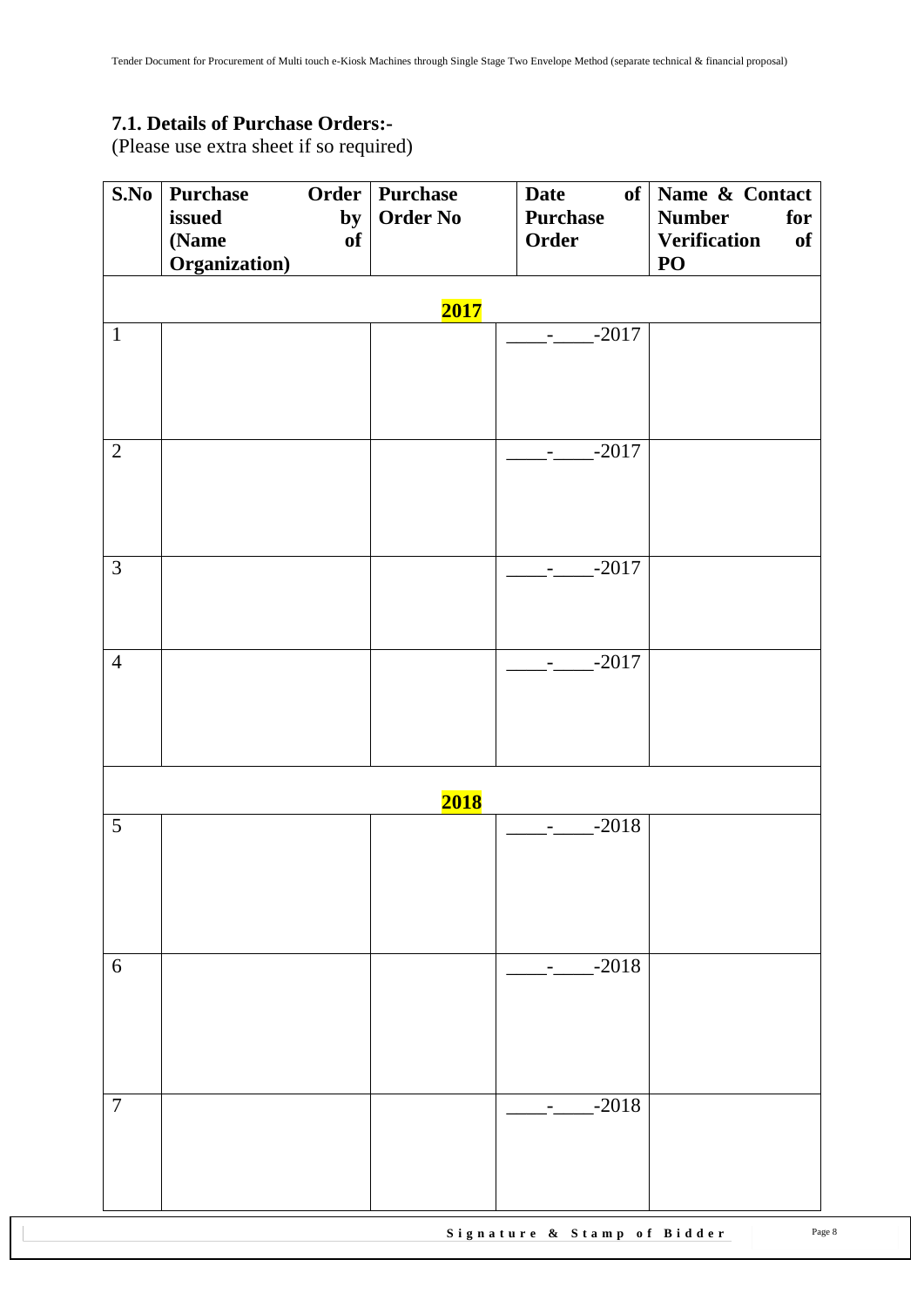| $\overline{8}$  |             | $-2018$<br>$\frac{1}{2}$ and $\frac{1}{2}$ |  |
|-----------------|-------------|--------------------------------------------|--|
|                 |             |                                            |  |
|                 |             |                                            |  |
|                 |             |                                            |  |
|                 | <b>2019</b> |                                            |  |
| $\overline{9}$  |             | $-2019$<br>$ -$                            |  |
|                 |             |                                            |  |
|                 |             |                                            |  |
|                 |             |                                            |  |
| 10              |             | $-2019$                                    |  |
|                 |             |                                            |  |
|                 |             |                                            |  |
|                 |             |                                            |  |
| $\overline{11}$ |             | $-2019$<br>$\sigma_{\rm{max}}$             |  |
|                 |             |                                            |  |
|                 |             |                                            |  |
| $\overline{12}$ |             | $-2019$                                    |  |
|                 |             | $\sim 100$                                 |  |
|                 |             |                                            |  |
|                 |             |                                            |  |
|                 | <b>2020</b> |                                            |  |
|                 |             |                                            |  |
| 13              |             | $-2020$                                    |  |
|                 |             |                                            |  |
| 14              |             |                                            |  |
|                 |             |                                            |  |
|                 |             | $-2020$                                    |  |
|                 |             |                                            |  |
| 15              |             |                                            |  |
|                 |             |                                            |  |
|                 |             | $-2020$                                    |  |
| 16              |             |                                            |  |
|                 |             |                                            |  |
|                 |             | $-2020$                                    |  |
|                 |             |                                            |  |
|                 |             |                                            |  |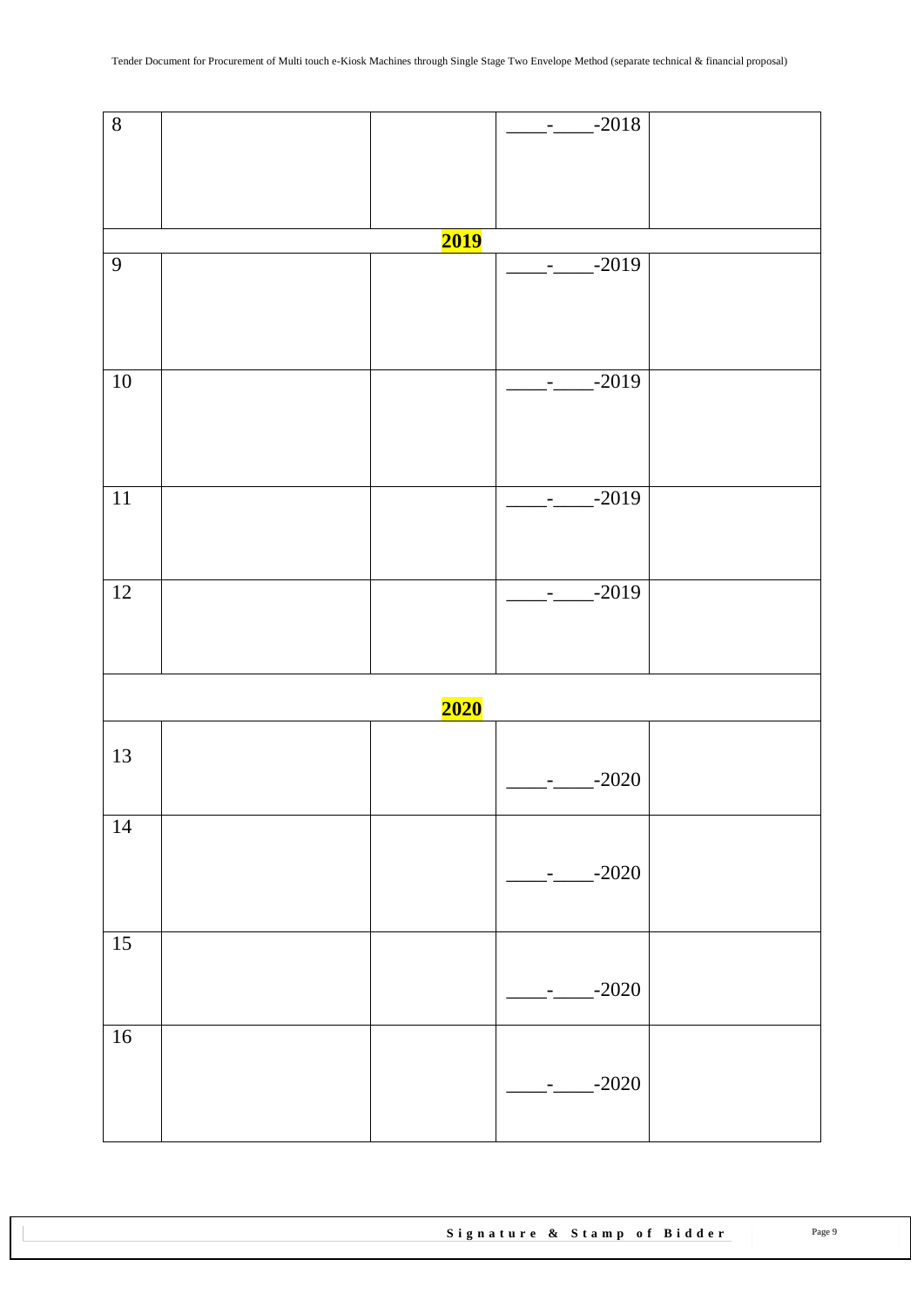### <span id="page-9-0"></span>**7.2. Details of Financial Turnover during the last three (03) years**

| S.No           | <b>Financial Year</b> | <b>Turnover/sales</b><br>revenue (Rs.) in<br>figure | Turnover/sales (Rs.) in words                                                             |
|----------------|-----------------------|-----------------------------------------------------|-------------------------------------------------------------------------------------------|
|                |                       |                                                     |                                                                                           |
| $\overline{2}$ |                       |                                                     |                                                                                           |
| 3              |                       |                                                     |                                                                                           |
| firm.          |                       |                                                     | Please provide authenticated financial statements for ascertain the financial position of |

### <span id="page-9-1"></span>**7.3. Details of Official Bank Account of Bidder**

(Bank Account Number must be registered with A.G Sindh as valid & active Vendor)

| <b>Name of Bank</b>          |  |
|------------------------------|--|
| <b>Branch Code</b>           |  |
| <b>Address of Bank</b>       |  |
| <b>Bank Account Number</b>   |  |
| <b>Available Balance Rs.</b> |  |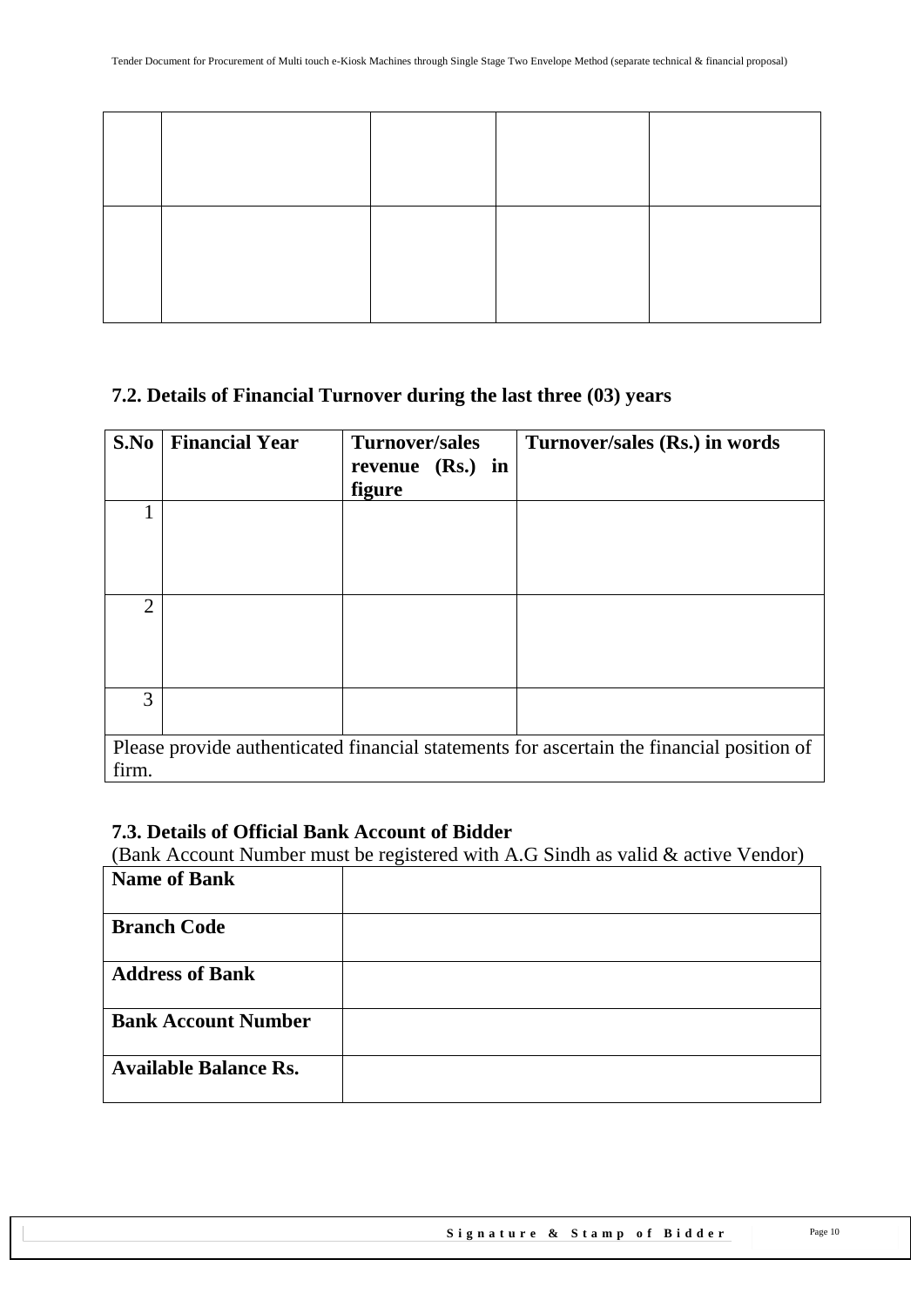# <span id="page-10-0"></span>**7.4. Details of Dealership Certificate/ MALU**

| Date of issuance of Dealership Certificate |  |
|--------------------------------------------|--|
| Date of expiry of Dealership Certificate   |  |
| <b>Dealership Certificate Number</b>       |  |
| <b>Dealership Certificate issued by</b>    |  |

### <span id="page-10-1"></span>**7.5. Details of Main Clients of Firms (Mandatory for Lot No. 1)**

| $\overline{\mathbf{S}}$ . | <b>Name of Client</b> | <b>Name of Focal Person</b> | <b>Contact Number</b> |
|---------------------------|-----------------------|-----------------------------|-----------------------|
| No.                       |                       |                             |                       |
| $\mathbf{1}$              |                       |                             |                       |
| $\overline{2}$            |                       |                             |                       |
| $\mathfrak{Z}$            |                       |                             |                       |
| $\overline{4}$            |                       |                             |                       |
| 5                         |                       |                             |                       |
| 6                         |                       |                             |                       |
| $\overline{7}$            |                       |                             |                       |
| $8\,$                     |                       |                             |                       |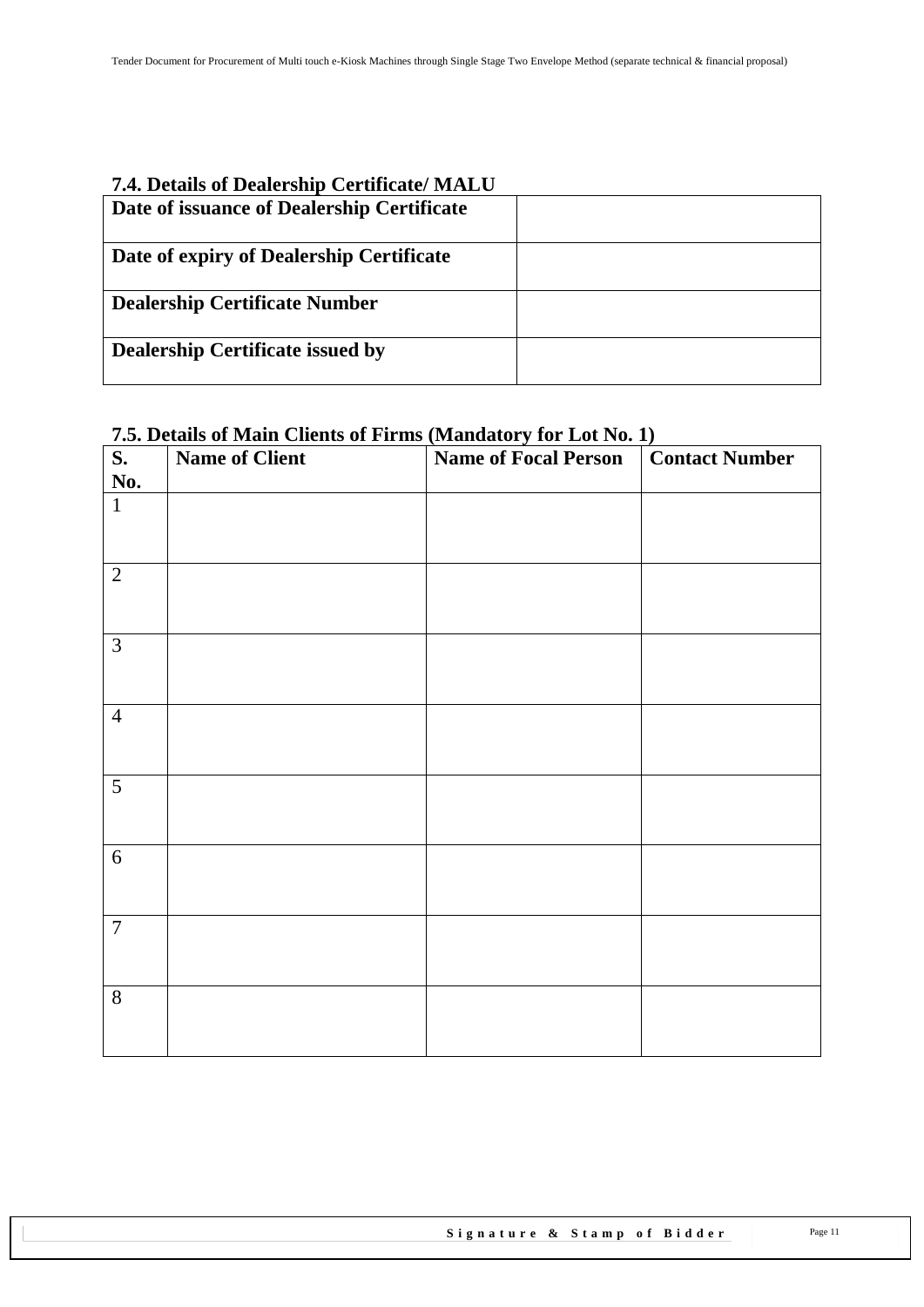| S.<br>No.       | <b>Name of Staff</b> | <b>Designation</b> | <b>Contact Number/</b><br>email address |
|-----------------|----------------------|--------------------|-----------------------------------------|
| $\mathbf{1}$    |                      |                    |                                         |
| 2               |                      |                    |                                         |
| 3               |                      |                    |                                         |
| $\overline{4}$  |                      |                    |                                         |
| $5\overline{)}$ |                      |                    |                                         |

# <span id="page-11-0"></span>**7.6. Details of Technical Team of Bidder (Mandatory for Lot No. 1)**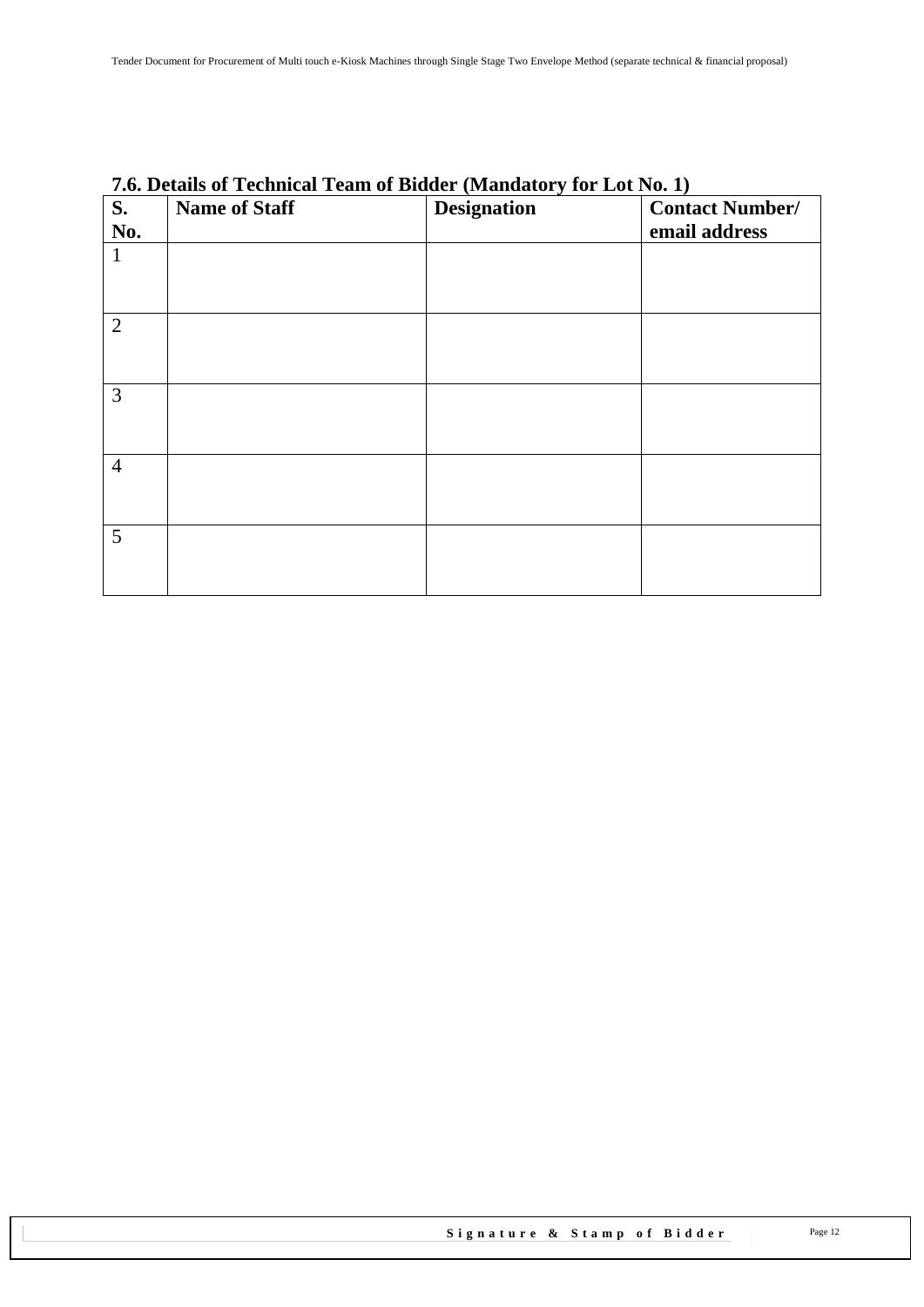### <span id="page-12-0"></span>**8. Desired Specifications & Technical Proposal:**

# **LOT NO. 1 MULTI TOUCH E-KIOSK MACHINES**

#### **21" PCAP Multi Touch Kiosk Machine**

10 Precise touch points simultaneously,

Landscape or portrait Orientation

Input method Finger (10 Fingers)

Landscape or Portrait Orientation

Object Recognition (Palm, Fist etc.)

One time calibration. Friendly Interface

Compatible with Genuine Windows 7/8/10, Mac OS c, Linux\*

Resolution: 1920x1080p, Contrast Ratio: 3000:1 or higher

Brightness:  $250 \text{ cd/m}^2$  or higher, Aspect Ratio: 16:9

| Digital Signage Media Player  |                                   |  |
|-------------------------------|-----------------------------------|--|
| Processor:                    | Intel Core i3 Processor or higher |  |
| GPU:                          | Intel ® HD Graphics               |  |
| Memory:                       | 4GB Dual-Channel RAM              |  |
| Storage                       | 500 GB HDD mSATA                  |  |
| <b>Input Ports:</b>           | 4 x USB                           |  |
| <b>Output Ports:</b>          | 1 x HDMI, 1 x VGA, 1 x Audio      |  |
| Connectivity:                 | LAN, Wi-Fi, Bluetooth             |  |
| $Size(In MM)$ :               | 115 x 111 x 48.7 or compatible    |  |
| <b>Operating Temperature:</b> | $0^{\circ}$ C to $40^{\circ}$ C   |  |
| <b>Operating System:</b>      | Windows 7/8/10 License Standard   |  |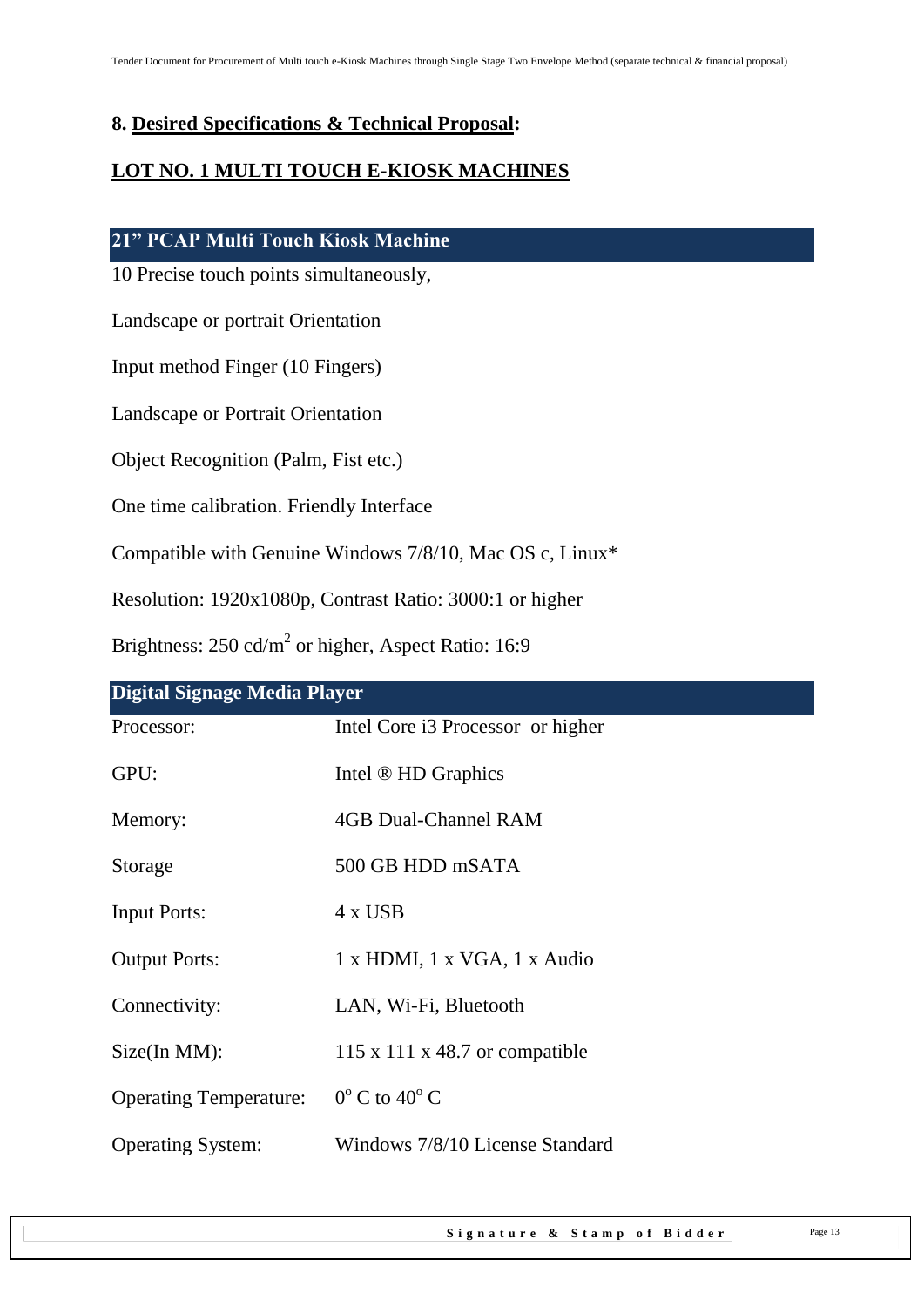### **Full Customization Option**

Locally fabricated body with multiple customization option in Color.

Preference of body is Stainless Steel OR M/s Steel

### **Warranty**

**3 years Manufacture's Comprehensive Warranty (With parts, labour and onsite)** 

### **LOT NO. 2 BRANDED BUSINESS SERIES LAPTOPS**

|                |                                  |                                  | <b>Specifications offered by Bidder</b> |
|----------------|----------------------------------|----------------------------------|-----------------------------------------|
| S.No           | <b>Requirement of High Court</b> |                                  | (Please do not leave any row blank else |
|                |                                  |                                  | tender shall be rejected)               |
| $\mathbf{1}$   | <b>Branded</b>                   | <b>Branded</b>                   |                                         |
|                | <b>Business</b>                  | <b>Business</b><br><b>Series</b> |                                         |
|                | <b>Series</b>                    | Laptops<br>are                   |                                         |
|                | <b>Laptops</b><br><b>or</b>      | required.<br>Please              |                                         |
|                | equivalent                       | do<br>not<br>quote               |                                         |
|                | standard                         | Entry/<br>Home/                  |                                         |
|                |                                  | <b>Consumer Series.</b>          |                                         |
| $\overline{2}$ | <b>Processor</b>                 | Core i7, $9^{th}$ / $10^{th}$    |                                         |
|                | with                             | Generation<br><b>or</b>          |                                         |
|                | <b>Generation</b>                | higher.                          |                                         |
|                |                                  |                                  |                                         |
| $\overline{3}$ | <b>RAM</b>                       | RAM: 8 GB or                     |                                         |
|                |                                  | higher                           |                                         |
|                |                                  |                                  |                                         |
| $\overline{4}$ | <b>HDD</b>                       | 1 TB or<br>HDD:                  |                                         |
|                |                                  | higher                           |                                         |
|                |                                  |                                  |                                         |
| 5              | DVD, R/W                         | <b>DVD RW Drive:</b>             |                                         |
|                |                                  | Tray load DVD                    |                                         |
|                |                                  | Drive (Reads &                   |                                         |
|                |                                  | Writes to DVD                    |                                         |
|                |                                  | /CD)                             |                                         |
| 6              | Display/                         | 15" or higher                    |                                         |
|                | <b>Screen Size</b>               |                                  |                                         |
|                |                                  |                                  |                                         |
|                |                                  |                                  |                                         |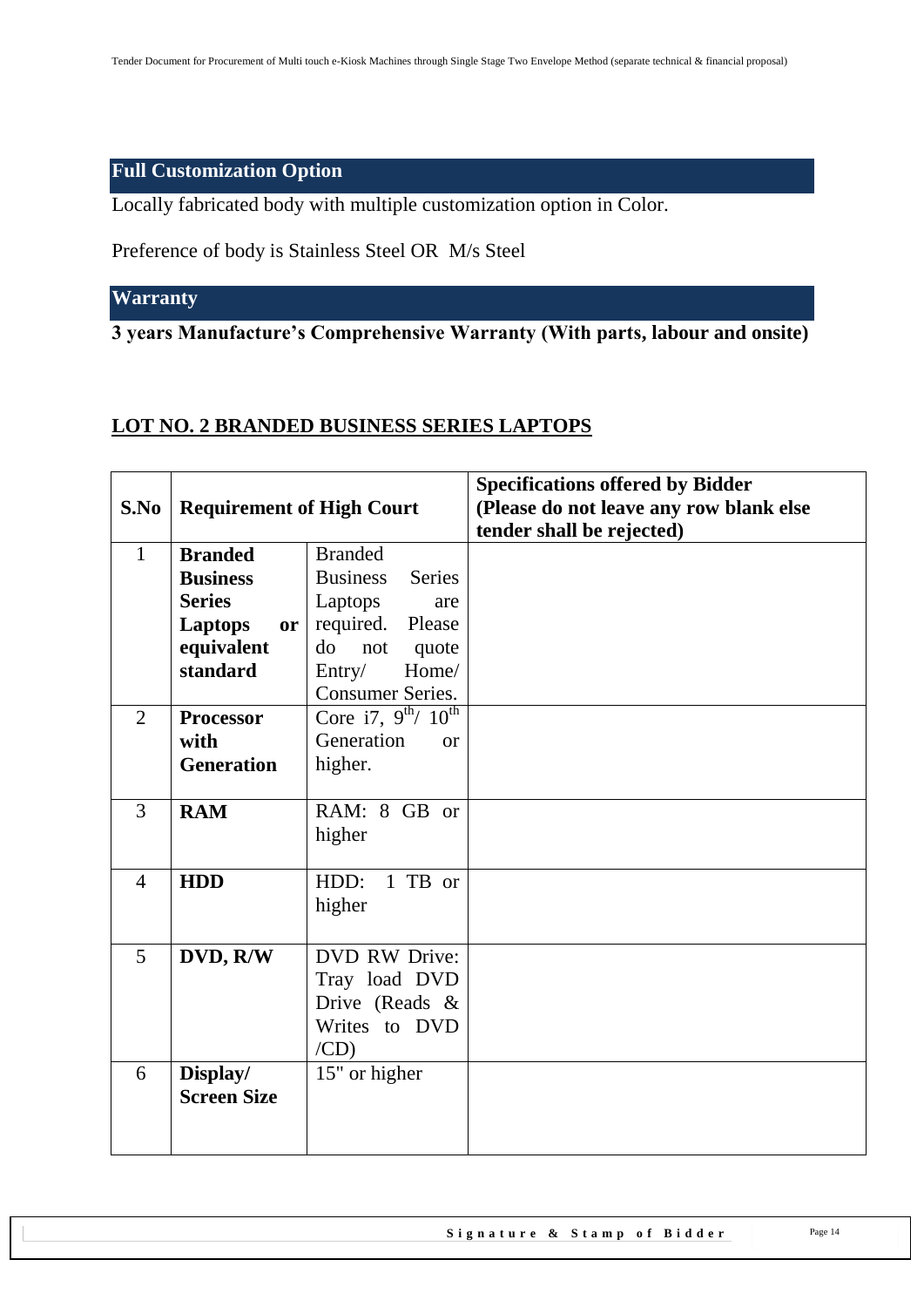| $\overline{7}$ | <b>Graphics</b>       | Integrated        |  |
|----------------|-----------------------|-------------------|--|
|                |                       | Graphics          |  |
|                |                       |                   |  |
| 8              | <b>LAN</b>            | LAN required      |  |
|                |                       |                   |  |
| 9              | <b>Wireless</b>       | Wireless required |  |
|                |                       |                   |  |
|                |                       |                   |  |
|                |                       |                   |  |
| 10             | <b>Bluetooth</b>      | Blue<br>tooth     |  |
|                |                       | required          |  |
|                |                       |                   |  |
| 11             | <b>Operating</b>      | Pre-installed     |  |
|                | <b>System</b>         | Licensed          |  |
|                |                       | Window 10 Pro     |  |
|                |                       | or higher.        |  |
| 13             | <b>Laptop Bag</b>     | Good<br>Quality   |  |
|                |                       | branded<br>Laptop |  |
|                |                       | Bag.              |  |
| 14             | <b>Accessories</b>    | With all required |  |
|                |                       | branded           |  |
|                |                       | accessories.      |  |
| 15             | 3<br>years            | 3<br>Warranty:    |  |
|                | warranty              | Years             |  |
|                | (with<br><b>parts</b> | Comprehensive     |  |
|                | and labor on          | Parts, labor and  |  |
|                | site)                 | onsite warranty.  |  |

# <span id="page-14-0"></span>**8.1. Bill of Quantity of Multi Touch E-Kiosk Machines:-**

|                | S.No.   Location | Quantity |
|----------------|------------------|----------|
|                | Karachi          | 04       |
|                |                  |          |
| $\overline{2}$ | Hyderabad        | 02       |
|                |                  |          |
| 3              | Sukkur           | 02       |
|                |                  |          |
| 4              | Larkana          | 02       |
|                |                  |          |
|                | <b>Total</b>     | 10       |
|                |                  |          |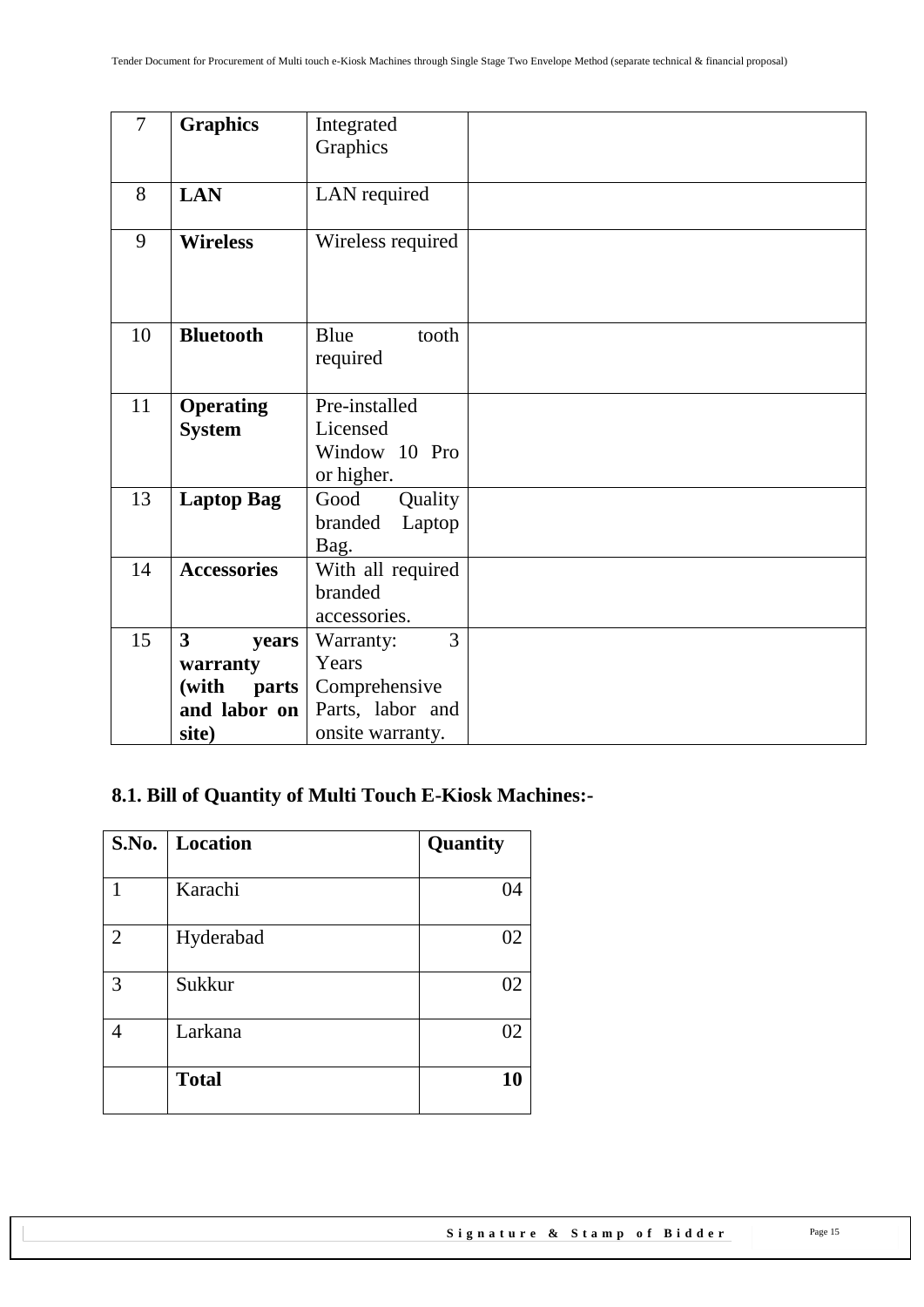### <span id="page-15-0"></span>**8.2. Bill of Quantity of Laptops:-**

Four (04) laptops are required for Hon'ble Judges of this Court. Delivery will be made at I.T Department of Sindh High Court, Karachi.

# <span id="page-15-1"></span>**9. Sample of Financial Proposal ( to be submitted on official letter head):**

### **LOT NO. 1 (Multi Touch e-Kiosk Machines)**

| Make & Model                         | Unit Price without GST   Unit Price with GST Rs.<br>Rs. (in figures) | (in words)                                       |
|--------------------------------------|----------------------------------------------------------------------|--------------------------------------------------|
| Please do not write<br>anything here | Please do not<br>anything here                                       | write Please do<br>write<br>not<br>anything here |

### **LOT NO. 2 (Branded Business Series Laptops)**

| Make & Model                         | Unit Price without GST   Unit Price with GST Rs.<br>Rs. (in figures) | (in words)                                       |
|--------------------------------------|----------------------------------------------------------------------|--------------------------------------------------|
| Please do not write<br>anything here | Please do not<br>anything here                                       | write Please do<br>write<br>not<br>anything here |

- 1. Prices should be quoted in Pakistani rupees.
- 2. No Price Adjustment can be considered due to fluctuation in dollar. Prices must be in Pakistani Rupees and cannot be tied with US Dollar.
- 3. No extra charges shall be paid for transportation, installation, testing, commissioning etc. Hence, unit price of machine should be inclusive of all charges without GST.
- 4. All Government taxes shall be applicable as per rules.
- 5. Bidder must have valid & active Vendor I.D of A.G Sindh before at the time of submission of bill. Bidder shall be responsible, in the case Vendor I.D is not active or any other issue relating to Vendor I.D.
- 6. Bidder shall be bound to submit all required documents along with bill in the budget branch of this Court. In case of any objection raised by the Office of A.G Sindh, bidder shall be bound to provide the same documents to High Court of Sindh for onward transmission to the office of A.G Sindh.
- 7. High Court of Sindh will serve as a bridge between the Office of A.G Sindh and the successful bidder in order to facilitate the payment process. However,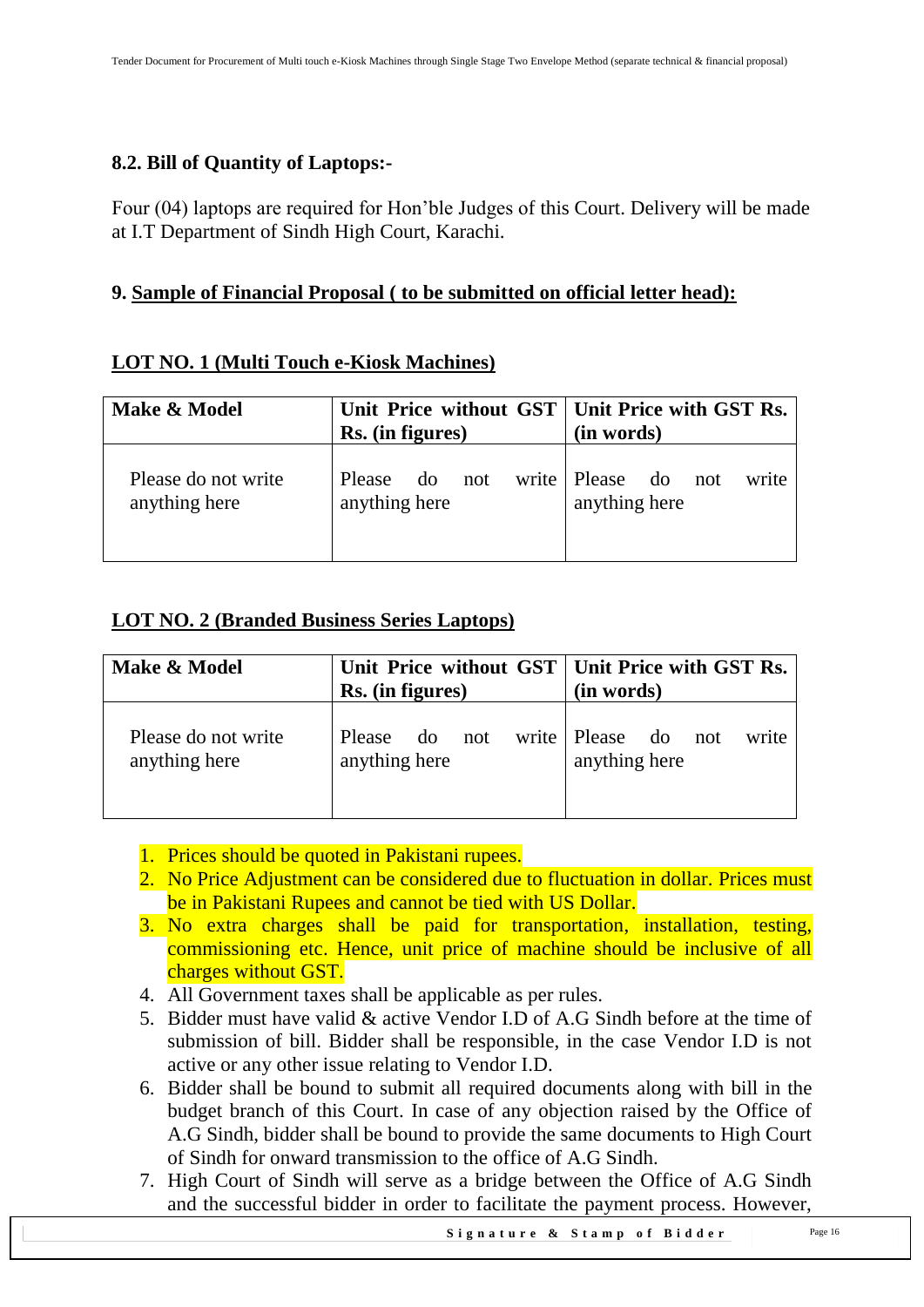Sindh High Court shall not be held responsible for any act of the Office of A.G Sindh which is according to rules & Standard Operating Procedures (SOPs) of A.G Sindh and Government of Sindh.

8. Sindh High Court believes in honesty, integrity and transparency in procurement. Bidders are advised to report the corruption matters directly to Registrar, High Court of Sindh, Karachi [\(registrar@sindhhighcourt.gov.pk\)](mailto:registrar@sindhhighcourt.gov.pk), if they are asked to give gifts/ bribe/ cash/ etc for receiving cheques/award of tender etc.

### <span id="page-16-0"></span>**9.1. Sample of Calculation of Bid Security (along with financial proposal)**

- 1. **Bid Security of 5% of total quoted amount (without GST)** will be deposited along with Tender Document in shape of BID SECURITY FORM/ PAY ORDER/ BANK DRAFT as reflected in tender notice.
- 2. Bid Security should favour Registrar, High Court of Sindh, Karachi.

| Make & Model of Quoted<br><b>Item</b> | Unit<br><b>Price</b><br><b>GST</b><br>without<br>Rs. | Quantity                          | Amount<br>without GST<br>Rs.                  |
|---------------------------------------|------------------------------------------------------|-----------------------------------|-----------------------------------------------|
| Please do not write anything<br>here  | Please<br>do<br>not<br>write<br>anything<br>here     |                                   | Please do<br>not<br>write<br>anything<br>here |
| <b>Total Amount (without GST)</b>     |                                                      |                                   | Please do not write anything here             |
| 5% of Total Amount                    |                                                      | Please do not write anything here |                                               |
| <b>Pay Order Number</b>               |                                                      |                                   | Please do not write anything here             |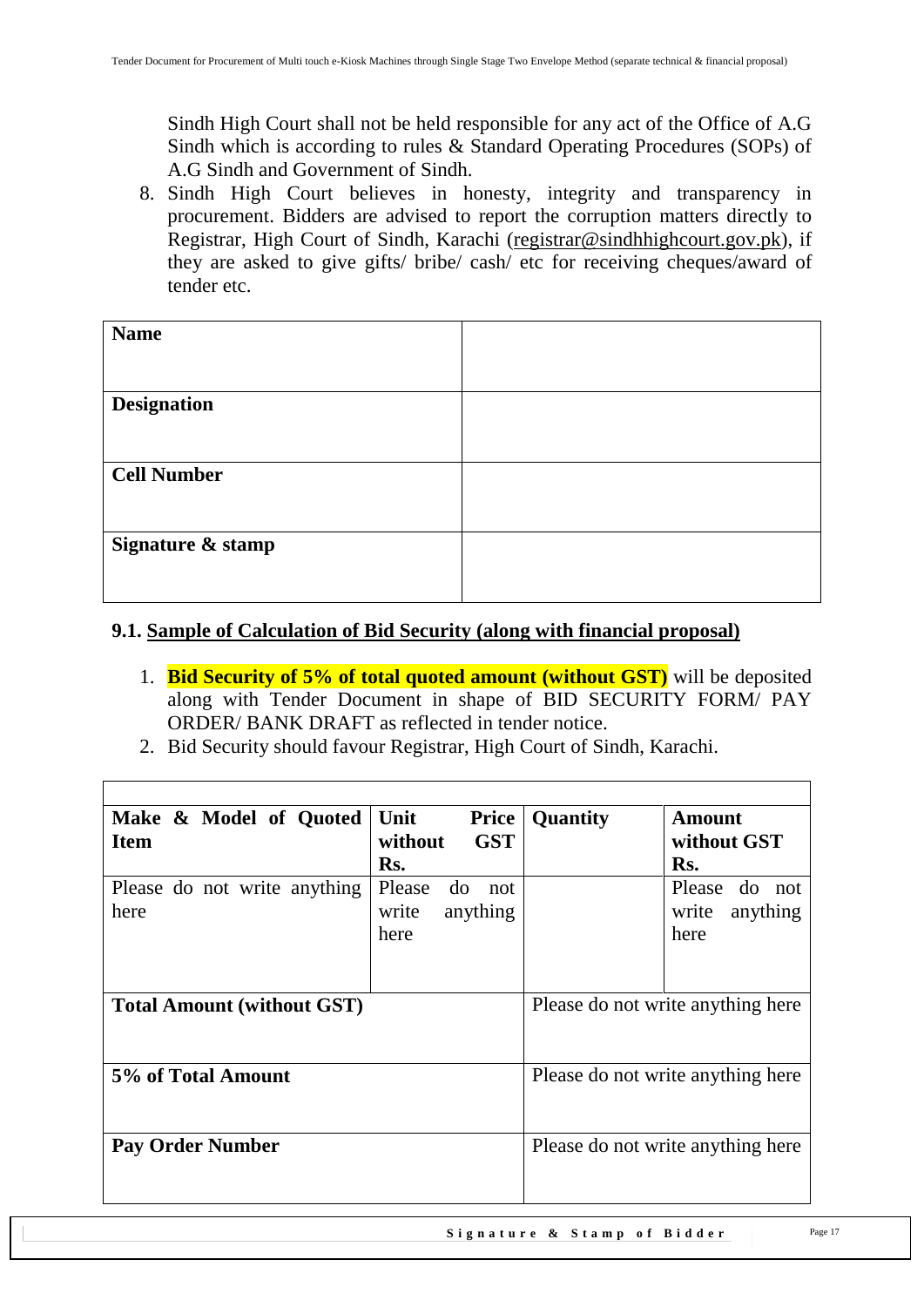| Pay Order Issuance Date    | Please do not write anything here |
|----------------------------|-----------------------------------|
| <b>Name of Banker</b>      | Please do not write anything here |
| <b>Amount of Pay Order</b> | Please do not write anything here |
| <b>Period of Validity</b>  | Please do not write anything here |

### <span id="page-17-0"></span>**10. Terms & Conditions:**

- 1. **Bidding Method**: *Single Stage-Two Envelopes* method will be adopted for bidding process. Bidders are required to submit separate technical & financial proposal.
- 2. **Qualification/ Eligibility:** Bidders are bound to submit soft and hard copies of all documents as mentioned in Eligibility Criteria Section, in order to establish their eligibility to participate in bid. In case of non-availability/ nonflagging of either, soft or hard copy, bidder may be disqualified.
- 3. **Release of Bid Security**: The bid security of unsuccessful bidder will be released by SHC after award of work or after expiry of bid validity period as per rules.
- 4. **Late Bids**: Sindh High Court shall not consider any bid that arrives after the deadline for submission of bids, as reflected in NIT. Any bid received after the deadline for submission of bids shall be declared late, rejected, and returned unopened to the Bidder.
- 5. **Responsive Bids**: A substantially responsive Bid is one that conforms to all the terms, conditions, and specifications of the Bidding Documents without material deviation, reservation, or omission. Non-responsive Bids shall not be considered. Bidders are advised in their own interest to prepare their bids as per format, requirements, terms & conditions, mentioned in bid documents. Bidders are also advised to submit soft and hard copies of all required documents along with their bids.
- 6. **Award of Contract**: Sindh High Court may award the Contract to the **technically qualified Bidder** whose offer has been determined to be the lowest bid and is substantially responsive to the Bidding Documents, provided further that the Bidder is determined to be qualified to perform the Contract satisfactorily.
- 7. **Notification/ Purchase Order for Award of Contract**: Prior to the expiration of the period of bid validity, Sindh High Court will notify the successful Bidder, in writing, that its Bid has been accepted. Until a formal Contract is prepared and executed, the purchase order/ notification of award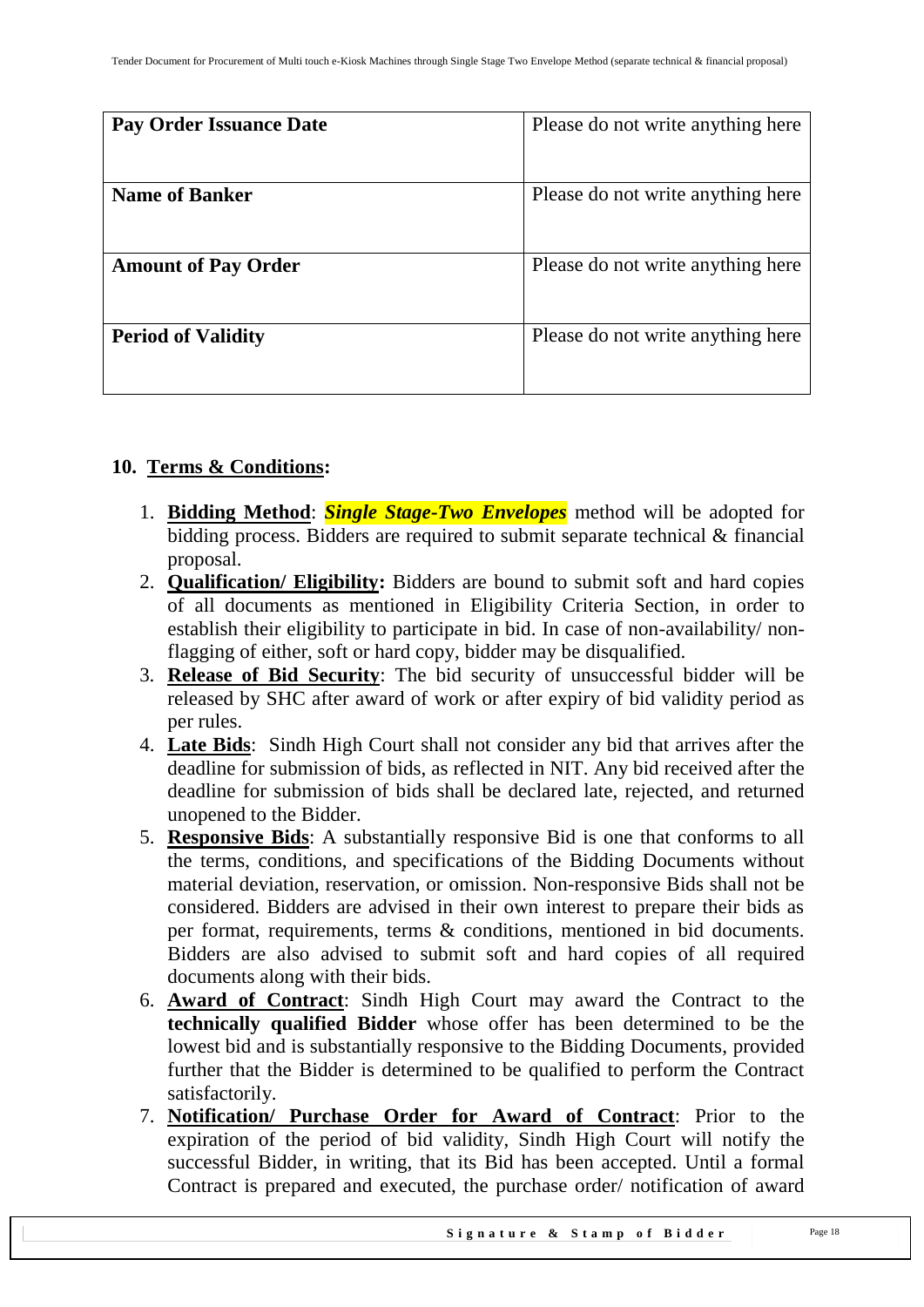shall constitute a binding Contract.

- 8. **Performance Security**: The bid security of successful bidder will be released by Sindh High Court after submission of Performance Security equal to **10% of total cost of contract**.
- 9. **Release of Performance Security**: Performance Security shall be released after successful delivery of goods and issuance of satisfactory certificate from the concerned department.
- 10.**Validity Period:** The procurement contract will be awarded within bid **validity period i.e. 90 days** as per Rules.
- 11.**Receiving/Acceptance of Purchase Order:** The vendor will sign the copy of the Purchase Order as acknowledgement. Copy of Purchase Order along with relevant documents must be submitted along with bill.
- 12.**Delivery Mechanism**: Successful bidder shall deliver the goods within **thirty (30) calendar days** of issuance of Purchase Order. Request for extension in delivery date may be considered subject to approval of the competent Authority. However, in case of rejection of request, bidder shall be bound to deliver goods within 30 calendar days.
- 13.**Delayed Delivery:** 1% penalty of the total amount will be imposed per week for which the company/firm/agency failed to deliver within the delivery/execution period or the request for extension in delivery time declined by SHC.
- 14.**Transportation:** Goods will be delivered in the relevant station and no extra charges shall be paid for transportation of goods.
- 15.**Inspection:** Physical inspection will be carried out by the concerned staff members of I.T Branch. Ordered material is subject to final inspection at the time of delivery.
- 16.**Quantity Delivered:** Competent Authority reserves the right to increase/decrease the quantity as per requirement and availability of funds, as per rules.
- 17. **Payment Term:** Payment shall not be made in advance before making delivery.
- 18. **Condition of Goods**: All items must meet in all respects with the specifications & conditions of the Order and must be in good condition & conform to the best industrial quality standards; otherwise they will be liable to be rejected as per rules.
- 19.**Rejection of Goods:** We reserve the right to cancel any or all the items if material is not in accordance with our specification or if the delivery is delayed.
- 20.**Disclosure of Confidential Script/Material:** All rights reserve with the SHC and no information either in written/electronic media/copying form should be disseminated without the permission of the authority.
- 21.**Resolution of Differences:** In case of any difference or dispute arises between the parties, the same shall be dealt with as per rules.
- 22.**Mistakes in Calculation:** The contractor/ supplier will be liable for any mistakes in calculation of price/ rate and amount and shall be liable to suffer the loss arises at any stage of contract, due to mistakes in calculation or tax rates.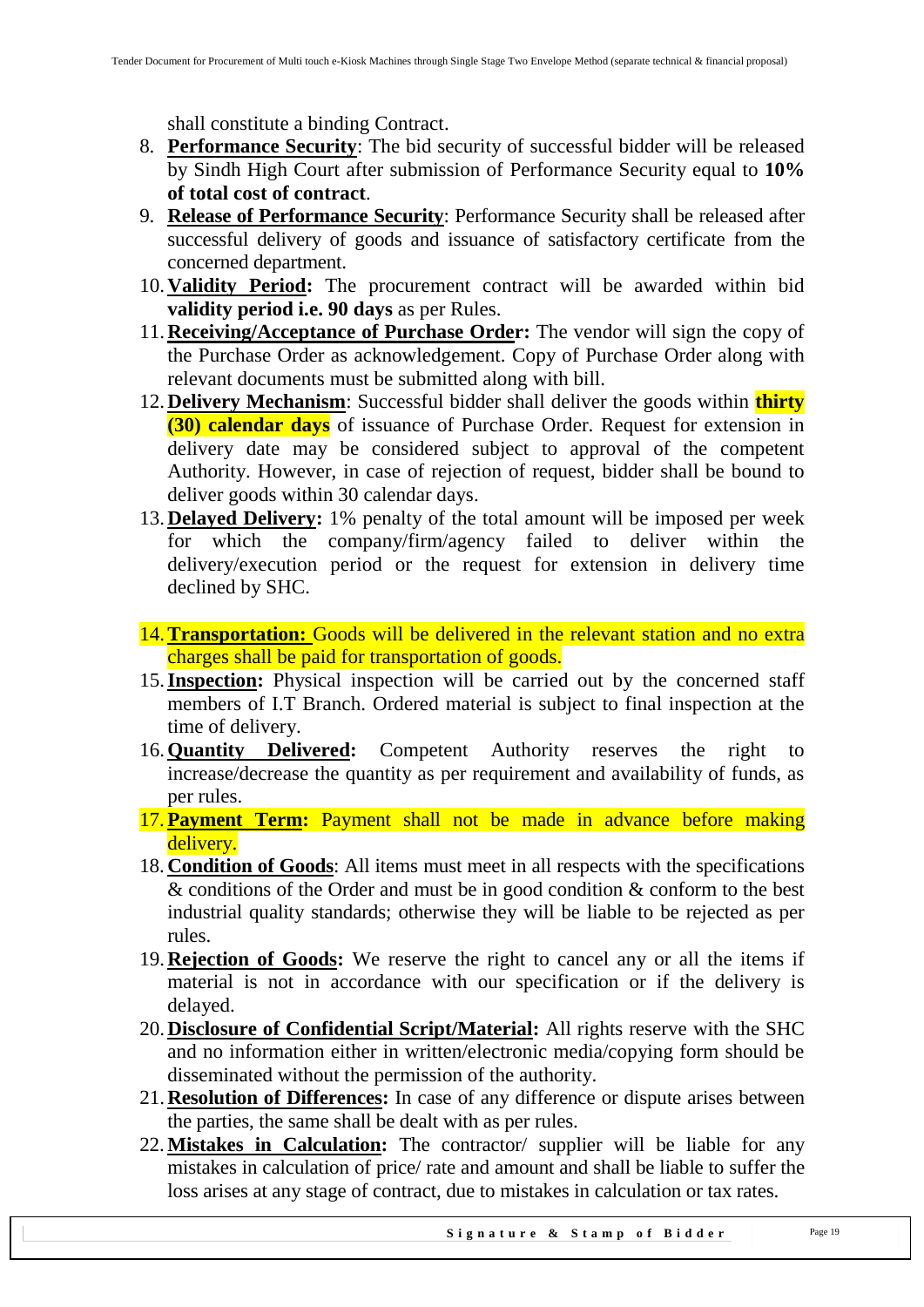- 23. **Government tax(es), levi(es) and charges(s)**: All Government taxes (including Income tax and stamp duty), levies and charges will be charged as per rules. Bidder should keep them updated regarding taxation issues in consultation with the relevant tax regulatory authorities.
- 24.**Stamp Duty**: Stamp duty will be levied as per rules.
- 25.**Alternative Bids**: Alternative bids shall not be considered.
- 26.**Cost of Bidding**: The Bidder shall bear all costs associated with the preparation and submission of its bid, and Sindh High Court shall not be responsible or liable for those costs, regardless of the conduct or outcome of the bidding process.
- 27.**Rights of Sindh High Court**: Sindh High Court reserves the right to accept or reject any bid, and to annul the bidding process and reject all bids at any time prior to contract award, without thereby incurring any liability to Bidders.
- 28.**Interest on Late Payments**: No interest shall be paid on late payment if cheque is received late from the concerned office. However, every effort shall be made for timely payments to successful bidders.
- 29.**Insurance:** The goods supplied under that contract should be fully insured. All cost of insurance shall be paid by the successful bidder. If the goods are not insured then risk if any shall be suffered by the successful bidder.
- 30.**Warrants:** Supplier must warrants that goods supplied would be new, unused and as per best industrial standards.
- 31.**Termination of Contract**: SHC may terminate the contract, if the successful bidder fails to supply all or parts of goods within definite time or fails to perform any other obligations of contract or bidder has failed to submit performance security or bidder has involved in fraud/ corruption

It is hereby certified that the terms and conditions have been read, agreed upon and signed.

| $-5-1$              |  |
|---------------------|--|
| Name:               |  |
|                     |  |
|                     |  |
| <b>Designation:</b> |  |
|                     |  |
|                     |  |
|                     |  |
|                     |  |
|                     |  |
| Signature & stamp   |  |
|                     |  |
|                     |  |
|                     |  |
|                     |  |
|                     |  |
| <b>Cell No</b>      |  |
|                     |  |
|                     |  |
|                     |  |
|                     |  |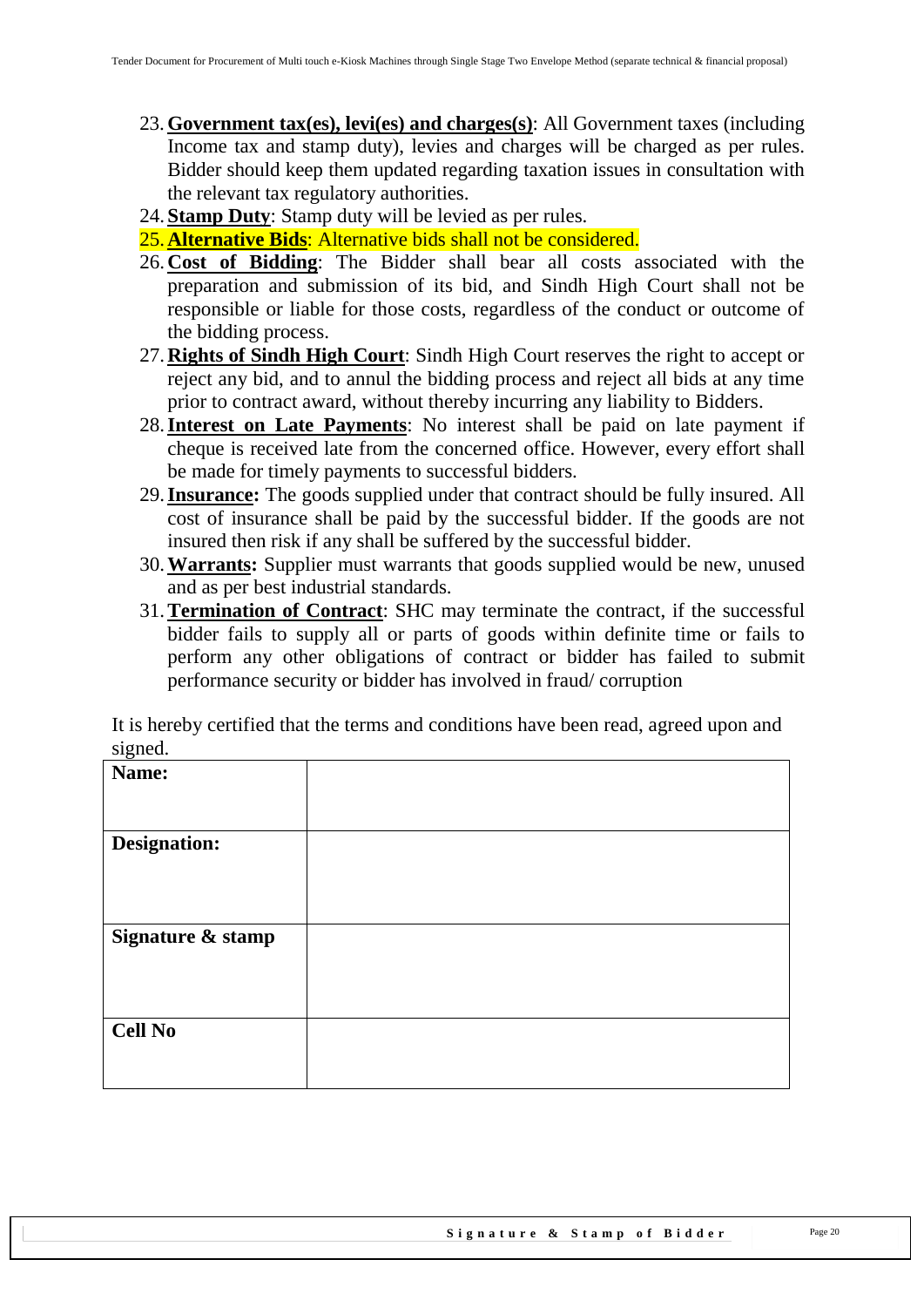# <span id="page-20-0"></span>**11. Format of Undertaking (to be submitted on stamp paper):**

.

| We,                                                                                                    | located<br>at                                                                                                                                                                                                                                                                                                                                                                                                                                                                                                                                                                                                                                                                                                                                                                                                                                                                                                                                                                                                                                                                |
|--------------------------------------------------------------------------------------------------------|------------------------------------------------------------------------------------------------------------------------------------------------------------------------------------------------------------------------------------------------------------------------------------------------------------------------------------------------------------------------------------------------------------------------------------------------------------------------------------------------------------------------------------------------------------------------------------------------------------------------------------------------------------------------------------------------------------------------------------------------------------------------------------------------------------------------------------------------------------------------------------------------------------------------------------------------------------------------------------------------------------------------------------------------------------------------------|
|                                                                                                        | do hereby undertake/ declare on Oath at                                                                                                                                                                                                                                                                                                                                                                                                                                                                                                                                                                                                                                                                                                                                                                                                                                                                                                                                                                                                                                      |
| under:-                                                                                                |                                                                                                                                                                                                                                                                                                                                                                                                                                                                                                                                                                                                                                                                                                                                                                                                                                                                                                                                                                                                                                                                              |
| the date of operation.<br>of Sindh.<br>Website of Sindh High Court.<br>members of High Court of Sindh. | 1. That we are not black listed from any government/ semi government/<br>autonomous/ private or any other national or international organization since<br>2. That we are not defaulter with any bank or financial institution.<br>3. That we have not provided any false/ misleading information to High Court<br>4. That we will provide all required documents in both hard and soft form as<br>per flagging mentioned in tender documents.<br>5. That we will submit objection (s) if any within 3 calendar days of uploading<br>of report and as per mechanism mentioned in tender document.<br>6. That we will follow the tender process and all the terms and conditions<br>mentioned in tender documents in its letter & spirit.<br>7. That we will be bound to download Bid Evaluation Reports from the Official<br>8. That our organization will not engage in corrupt, fraudulent, collusive,<br>coercive or obstructive practices in competing for the tender in question.<br>9. That we will not offer any type of gift (either material or immaterial) to staff |
|                                                                                                        | 10. It is undertaken to indemnify Sindh High Court for any loss or damage<br>incurred due to corrupt business practices of our organization (if any) and if<br>the same is proved then we will pay compensation to High Court of Sindh an<br>amount equivalent to ten times the sum of any commission, gratification,<br>bribe, finder's fee or kickback given by our organization (if any) for the<br>purpose of obtaining or inducing the procurement of any contract.                                                                                                                                                                                                                                                                                                                                                                                                                                                                                                                                                                                                     |
| <b>Name of Deponent:</b>                                                                               |                                                                                                                                                                                                                                                                                                                                                                                                                                                                                                                                                                                                                                                                                                                                                                                                                                                                                                                                                                                                                                                                              |
| <b>Designation:</b>                                                                                    |                                                                                                                                                                                                                                                                                                                                                                                                                                                                                                                                                                                                                                                                                                                                                                                                                                                                                                                                                                                                                                                                              |
| Signature & stamp                                                                                      |                                                                                                                                                                                                                                                                                                                                                                                                                                                                                                                                                                                                                                                                                                                                                                                                                                                                                                                                                                                                                                                                              |
|                                                                                                        |                                                                                                                                                                                                                                                                                                                                                                                                                                                                                                                                                                                                                                                                                                                                                                                                                                                                                                                                                                                                                                                                              |
|                                                                                                        |                                                                                                                                                                                                                                                                                                                                                                                                                                                                                                                                                                                                                                                                                                                                                                                                                                                                                                                                                                                                                                                                              |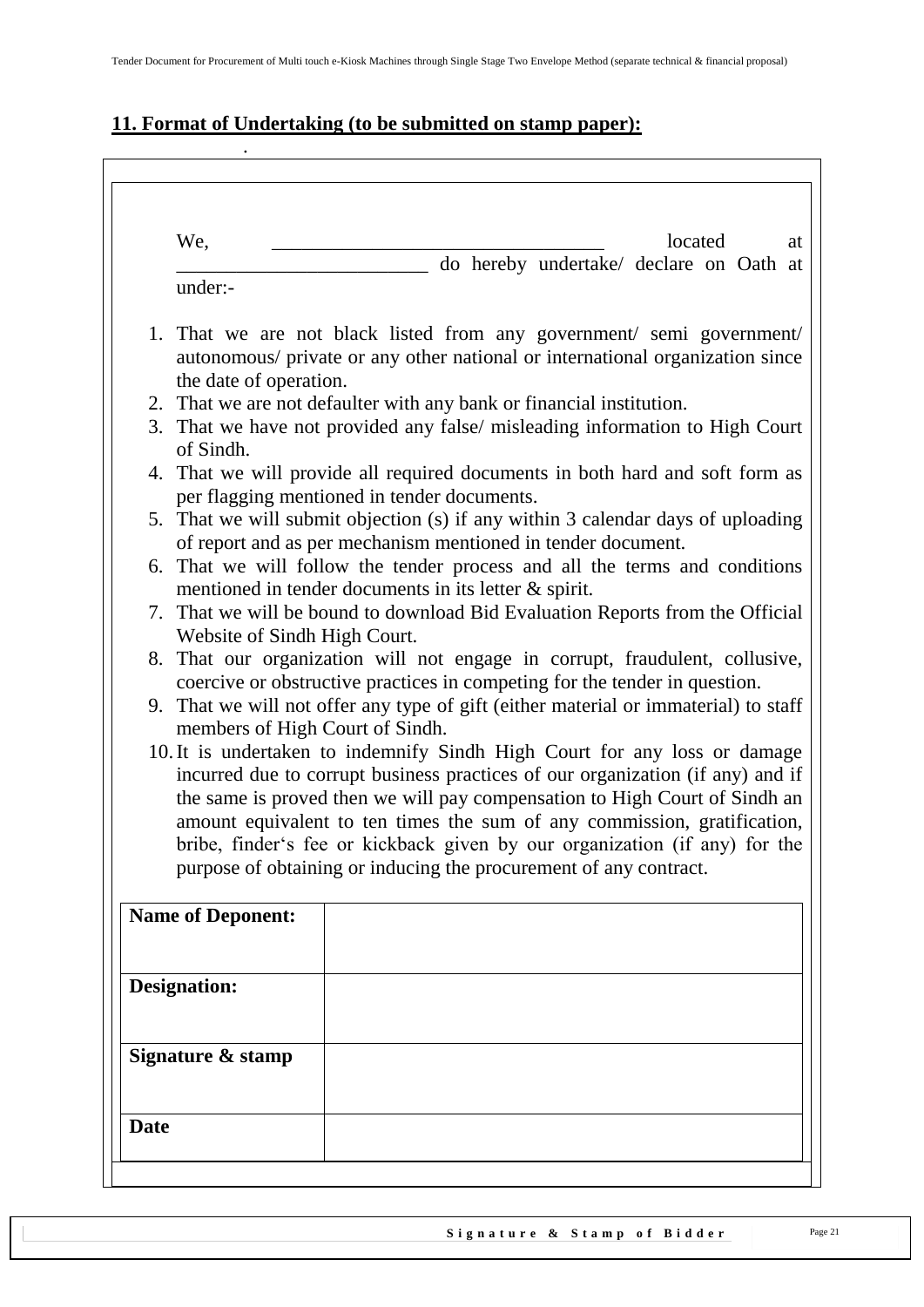### <span id="page-21-0"></span>**12. INTEGRITY PACT**

### **DECLARATION OF FEES, COMMISSION AND BROKERAGE ETC PAYABLE BY THE SUPPLIERS OF GOODS, SERVICES & WORKS IN CONTRACTS WORTH RS.10.00 MILLION OR MORE**

| Contract No.           | Dated |
|------------------------|-------|
| <b>Contract Value:</b> |       |
| <b>Contract Title:</b> |       |

………………………………… [*Name of Contractor*] hereby declares that it has not obtained or induced the procurement of any contract, right, interest, privilege or other obligation or benefit from Government of Sindh (GoS) or any administrative department or agency thereof or any other entity owned or controlled by GoS through any corrupt business practice.

Without limiting the generality of the foregoing, [*name of Contractor*] represents and warrants that it has fully declared the brokerage, commission, fees etc. paid or payable to anyone and not given or agreed to give and shall not give or agree to give to anyone within or outside Pakistan either directly or indirectly through any natural or juridical person, including its affiliate, agent, associate, broker, consultant, director, promoter, shareholder, sponsor or subsidiary, any commission, gratification, bribe, finder's fee or kickback, whether described as consultation fee or otherwise, with the object of obtaining or inducing the procurement of a contract, right, interest, privilege or other obligation or benefit in whatsoever form from GoS, except that which has been expressly declared pursuant hereto.

[*name of Contractor*] certifies that it has made and will make full disclosure of all agreements and arrangements with all persons in respect of or related to the transaction with GoS and has not taken any action or will not take any action to circumvent the above declaration, representation or warranty.

[N*ame of Contractor*] accepts full responsibility and strict liability for making any false declaration, not making full disclosure, misrepresenting facts or taking any action likely to defeat the purpose of this declaration, representation and warranty. It agrees that any contract, right, interest, privilege or other obligation or benefit obtained or procured as aforesaid shall, without prejudice to any other rights and remedies available to GoS under any law, contract or other instrument, be voidable at the option of GoS.

Notwithstanding any rights and remedies exercised by GoS in this regard, [*name of Contractor*] agrees to indemnify GoS for any loss or damage incurred by it on account of its corrupt business practices and further pay compensation to GoS in an amount equivalent to ten time the sum of any commission, gratification, bribe, finder's fee or kickback given by [*name of Contractor]* as aforesaid for the purpose of obtaining or inducing the procurement of any contract, right, interest, privilege or other obligation or benefit in whatsoever form from GoS.

Name of Procuring Agency: ……………… Name of Contractor:

…………